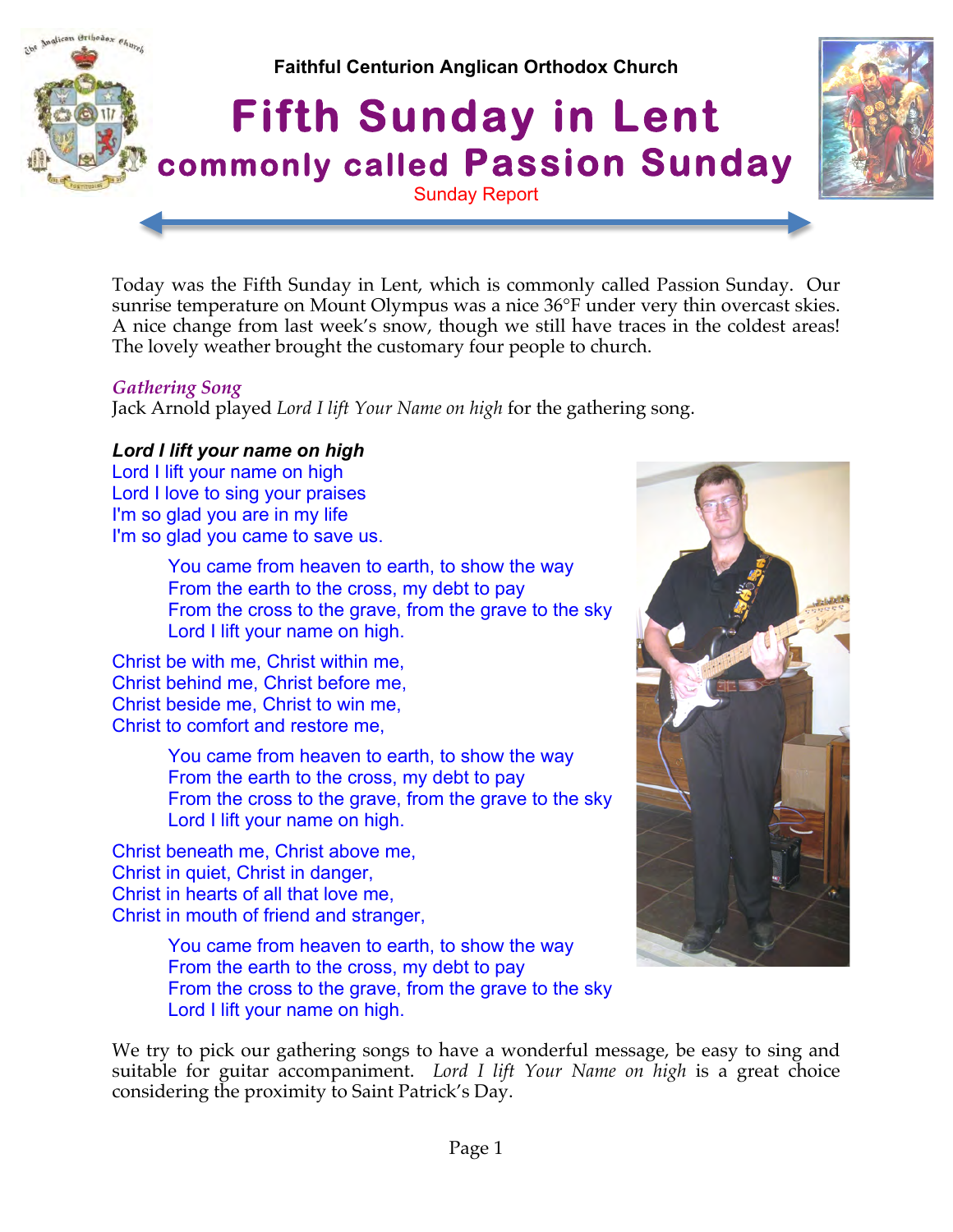## *Passion Sunday*

Passion Sunday is the fifth Sunday in Lent, and the first Sunday in Passiontide, the last two weeks of Lent, beginning on Passion Sunday and ending on Holy Saturday (the Saturday before Easter).

All crosses, pictures, images are covered with opaque purple veils and Gloria Patri is omitted during this period. Passion Sunday is socalled because in the gospel for that day (John 8: 46-59) Jesus begins his sufferings by being stoned out of the temple. Under the old calendar, Passion Sunday was also known as *Judica Sunday*, after that day's Introit: "Judica me, Deus" ("Judge me, O Lord") from Psalm 42 (43), and was called *Black Sunday* in Germany. This alternate name



originates from the fact that after Passion Sunday, the Judica Psalm was not said again until Easter; the German title comes from the old practice of veiling the crosses and statues in the church on that day.

The Roman Catholic Church has completely suppressed Passiontide and eliminated Palm Sunday during the course of abandoning much of the Christian history and doctrine. They now refer to Palm Sunday as "Passion Sunday." Traditional catholics<sup>1</sup> still observe Passiontide as well as its rites and ceremonies. Passiontide is observed in the Anglican Communion.

#### *Propers*

 $\overline{a}$ 

Each Sunday there are Propers: special prayers and readings from the Bible. There is a Collect for the Day; that is a single thought prayer, most written either before the refounding of the Church of England in the 1540s or written by Bishop Thomas Cranmer, the first Archbishop of Canterbury after the re-founding.

The Collect for the Day is to be read on Sunday and during Morning and Evening Prayer until the next Sunday. The Epistle is normally a reading from one of the various Epistles, or letters, in the New Testament. The Gospel is a reading from one of the Holy Gospels, Matthew, Mark, Luke and John. The Collect is said by the minister as a prayer, the Epistle can be read by either a designated reader (as we do in our church) or by one of the ministers and the Holy Gospel, which during the service in our church is read by an ordained minister or our Deacon Striker.

The propers are the same each year, except if a Red Letter Feast, that is one with propers in the prayerbook, falls on a Sunday, then those propers are to be read instead, except in a White Season, where it is put off. Red Letter Feasts, so called because in the Altar Prayerbooks the titles are in red, are special days. Most of the Red Letter Feasts

 $1$  In this case the word catholic catholic (derived via Late Latin catholicus, from the Greek adjective  $\kappa\alpha$ θολικός (katholikos), means "universal") comes from the Greek phrase καθόλου (kath'holou), meaning "on the whole," "according to the whole" or "in general", and is a combination of the Greek words κατά meaning "about" and όλος meaning "whole". The word in English means "including a wide variety of things; all-embracing" in particular as "relating to the historic doctrine and practice of the Western Church." It was first used to describe the Christian Church in the early 2nd century to emphasize its universal scope. In the context of Christian ecclesiology, it has a rich history and several usages. The term has been incorporated into the name of the Roman Catholic Church, arguably not actually a Christian church, though with many Christian members, under the Bishop of Rome. Other Christians use the term "catholic" (normally with a lower-case letter "c") to refer not to the Roman Catholic Church but the Christian Church and all believers in Jesus Christ across the world and across the ages, regardless of denominational affiliation.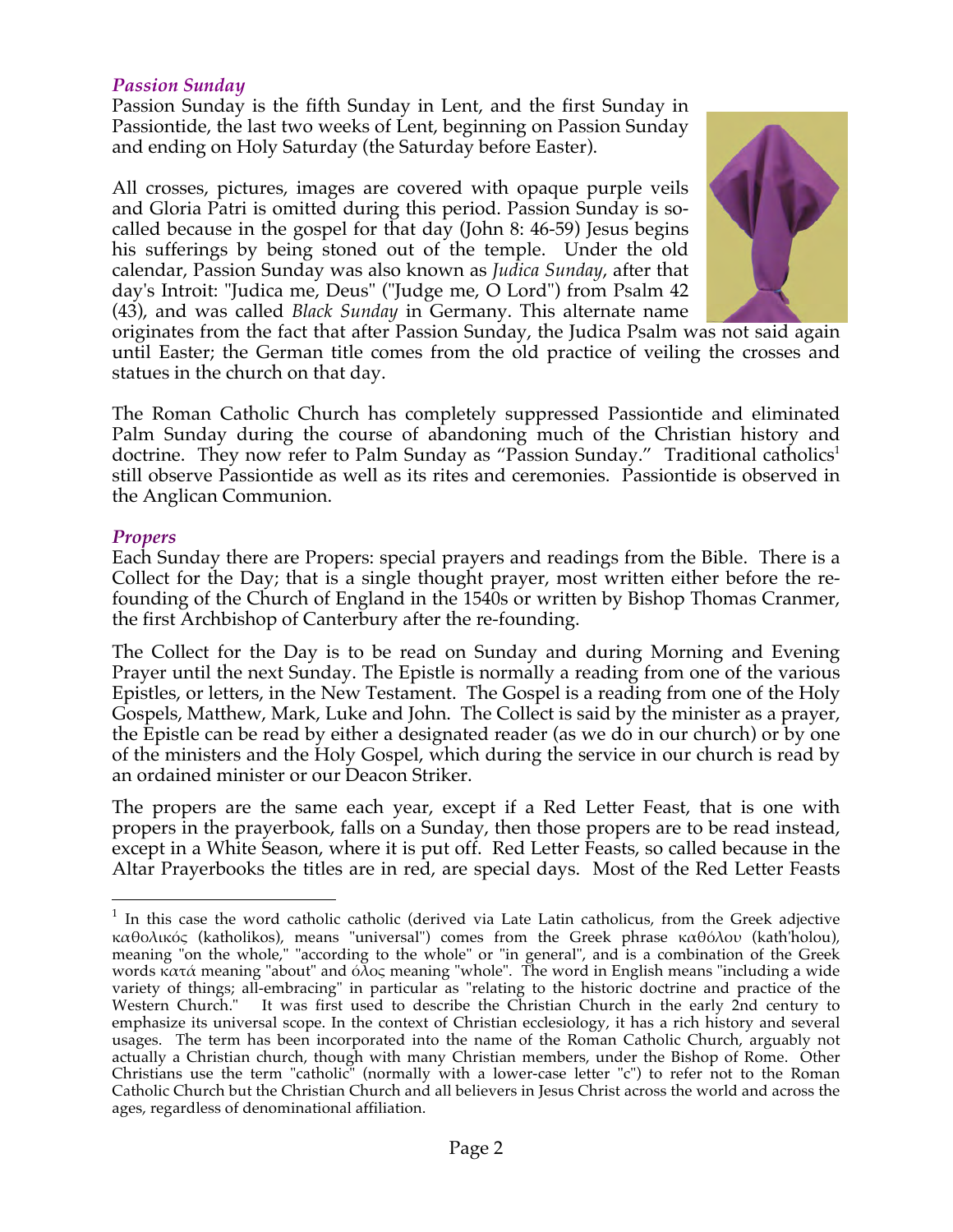are dedicated to early saints instrumental in the development of the church, others to special events. Some days are particularly special and the Collect for that day is to be used for an octave (eight days) or an entire season, like Advent or Lent.

The Propers for today are found on Page 132-133, with the Collect first:

#### The Fifth Sunday in Lent, commonly called Passion Sunday. *The Collect.*

**WE** beseech thee, Almighty God, mercifully to look upon thy people; that by thy great goodness they may be governed and preserved evermore, both in body and great goodness they may be governed and preserved evermore, both in body and soul; through Jesus Christ our Lord*. Amen.* 

And due to the rubric, the Collect for the Day is followed by the Collect for Ash Wednesday, which is found on Page 124:

#### The first day of Lent, commonly called Ash Wednesday. *The Collect.*

**LMIGHTY** and everlasting God, who hatest nothing that thou hast made, and dost **ALMIGHTY** and everlasting God, who hatest nothing that thou hast made, and dost forgive the sins of all those who are penitent; Create and make in us new and contrite hearts, that we, worthily lamenting our sins and acknowledging our wretchedness, may obtain of thee, the God of all mercy, perfect remission and forgiveness; through Jesus Christ our Lord. Amen.

¶ This Collect is to be said every day in Lent, after the Collect appointed for the day, until Palm Sunday.

Ryan Hopkins read the Epistle for today, which came from Paul's letter to the Hebrews,

starting at the Eleventh Verse of the Ninth Chapter. Paul summarizes both the symbolism and the substance of the Lord's sacrifice on our behalf. Paul opens the secret of the One Perfect Sacrifice, One Time, for All Time and All Mankind. Paul is clearly appealing to the sense of the Jews when he asks them if the blood of goats will set aside or atone for sin, how much more can be done by the Perfect Sacrifice made on our behalf?

**HRIST** being come an high priest of good things to come, by a greater and more perfect tabernacle, not made with hands, that is to say, not of this **CHRIST** being come an high priest of good things to come, by a greater and more perfect tabernacle, not made with hands, that is to say, not of this building; neither by the blood of goats and calves, but by his own blood he entered in once into the holy place, having obtained eternal redemption for us. For if the



blood of bulls and of goats, and the ashes of an heifer sprinkling the unclean, sanctifieth to the purifying of the flesh: how much more shall the blood of Christ, who through the eternal Spirit offered himself without spot to God, purge your conscience from dead works to serve the living God? And for this cause he is the mediator of the new testament, that by means of death, for the redemption of the transgressions that were under the first testament, they which are called might receive the promise of eternal inheritance.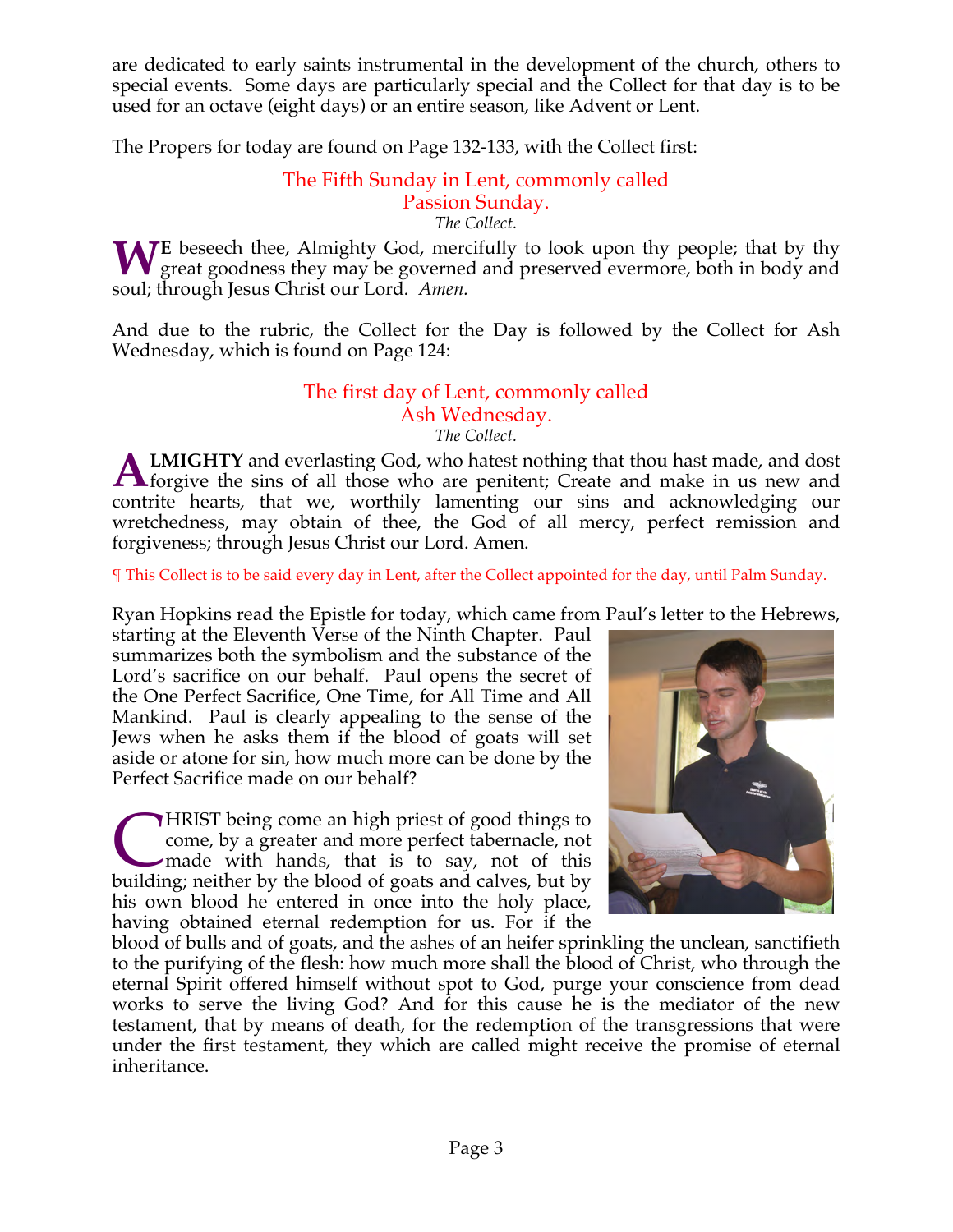Deacon Striker Jack Arnold read this morning's Gospel which comes from the Gospel of



Saint John, starting at the Forty-Sixth Verse of the Eighth Chapter and tells the story of Jesus' confrontation with the Pharisees in the temple. Like much of John it is filled with deep explanation of Jesus and His purpose here.

Knowing them looking to find the worst in Him, Jesus asked, "Which of you convinceth me of sin? And if I say the truth, why do ye not believe me?" In a point central to Christianity, he went on, "He that is of God heareth God's words: ye therefore hear them not, because ye are not of God." When we hear the term Jews here, we should hear the world in general, for He spoke to all who would not hear. When they would not hear, He pointed out He sought not glory or praise from them, but only from the Father whom in reality they knew not. Here He offers the singular

benefit of Christianity, "If a man keep my saying, he shall never see death." This concept being foreign to them, they asked if He thought He was greater than Abraham. That brought the crowning touch, "Your father Abraham rejoiced to see my day." Knowing He was only in his early 30s, they could not grasp how he could have seen Abraham.

In a demonstration of the non-linearity of God's time, He said, "Before Abraham was, I am.<sup>2</sup> As might be expected, this offended the Keepers of The Law.

ESUS said, Which of you convinceth me of sin? And if I say the truth, why do ye not believe me? He that is of God heareth God's words: ye therefore hear them not, **JESUS** said, Which of you convinceth me of sin? And if I say the truth, why do ye not believe me? He that is of God heareth God's words: ye therefore hear them not, because ye are not of God. Then answered the Jews, and s well that thou art a Samaritan, and hast a devil? Jesus answered, I have not a devil; but I honour my Father, and ye do dishonour me. And I seek not mine own glory: there is one that seeketh and judgeth. Verily, verily, I say unto you, If a man keep my saying, he shall never see death. Then said the Jews unto him, Now we know that thou hast a devil. Abraham is dead, and the prophets; and thou sayest, If a man keep my saying, he shall never taste of death. Art thou greater than our father Abraham, which is dead? and the prophets are dead: whom makest thou thyself? Jesus answered, If I honour myself, my honour is nothing: it is my Father that honoureth me; of whom ye say, that he is your God: yet ye have not known him; but I know him: and if I should say, I know him not, I shall be a liar like unto you; but I know him, and keep his saying. Your father Abraham rejoiced to see my day: and he saw it, and was glad. Then said the Jews unto him, Thou art not yet fifty years old, and hast thou seen Abraham? Jesus said unto them, Verily, verily, I say unto you, Before Abraham was, I am. Then took they up stones to cast at him: but Jesus hid himself, and went out of the temple.

<sup>-</sup><sup>2</sup> This response was similar to God's answer to Moses' question, "Who do I tell them sent me?"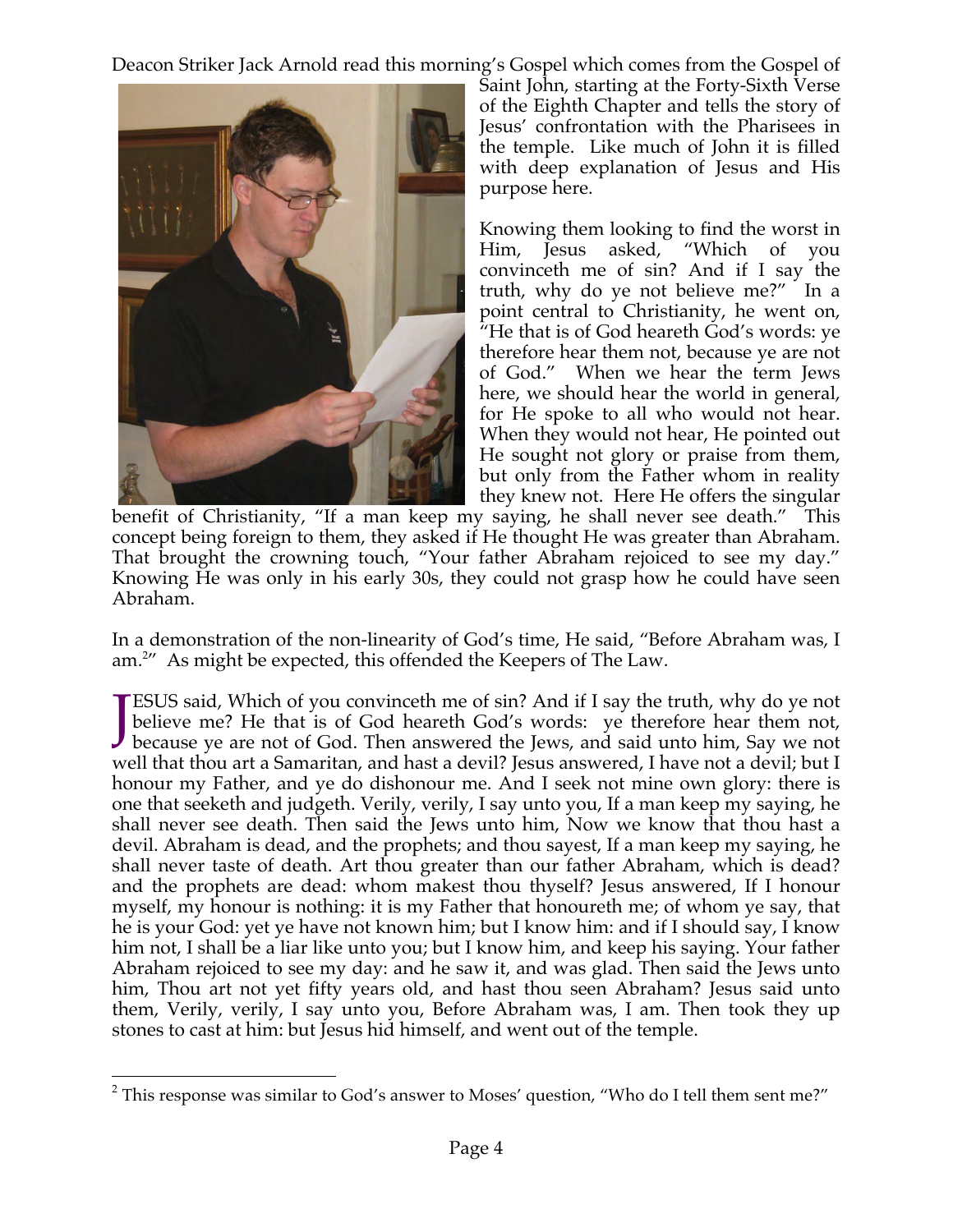# *Sermon – Time and Action*



Today's sermon brought the Collect, Epistle and Gospel together and is partly contained in the forewords above.

Consider these words from the Collect:

… thy people; … by thy great goodness they may be governed and preserved evermore, both in body and soul …

In the Collect, we ask God to let us allow us to look to Him for leadership and direction that we might be saved, both our physical bodies and souls. For, if we do not look to God for our guidance and direction we are surely lost like a man in the wilderness without a compass.

If we look to Him for guidance, we then look to Him for safety. Pretty clearly the Mosaic law with its 613 rules did not really work to save mankind. The constant sacrifice of

animals could not make us accounted for perfect in God's eye. We were always destined to fail. We could not make the grade on our own.

Our only means of being accounted as perfect when we come before God is to rely on the sacrifice and intermediary priesthood of His Son, our Savior Jesus Christ to account us as perfect before God on that final day. While if we follow His Word, we will be better than we will if we do not, we will not be perfect. Thus, without the sacrifice of His Son, we will not make the cut. We will end up in the pit. We need that one sacrifice, at one time, for all mankind, for all time

In the Gospel, Jesus reminds us that if we believe in Him and keep His Word, then we shall make our seamless journey from the Shadowlands to His Home. The Pharisees, for the most part, could not conceive, or would not conceive, that God would send His Son to this world for us. Yet, He came and He made that one sacrifice, at one time, for all mankind, for all time. For God so loved the world, that he gave his only begotten Son, that whosoever believeth in him should not perish, but have everlasting  ${\rm life^3.}$ 

Who is Jesus? Our Savior? Indeed. But, more He has been since before the beginning of the world, for He is one with I Am.

Through His Actions, we are saved.

Do ye likewise:

 $\overline{a}$ 

# **ACT**

It is by our actions we are known.

 $3$  If the text of this sentence seems familiar, it is John 3.16, probably the most widely quoted text of the Bible.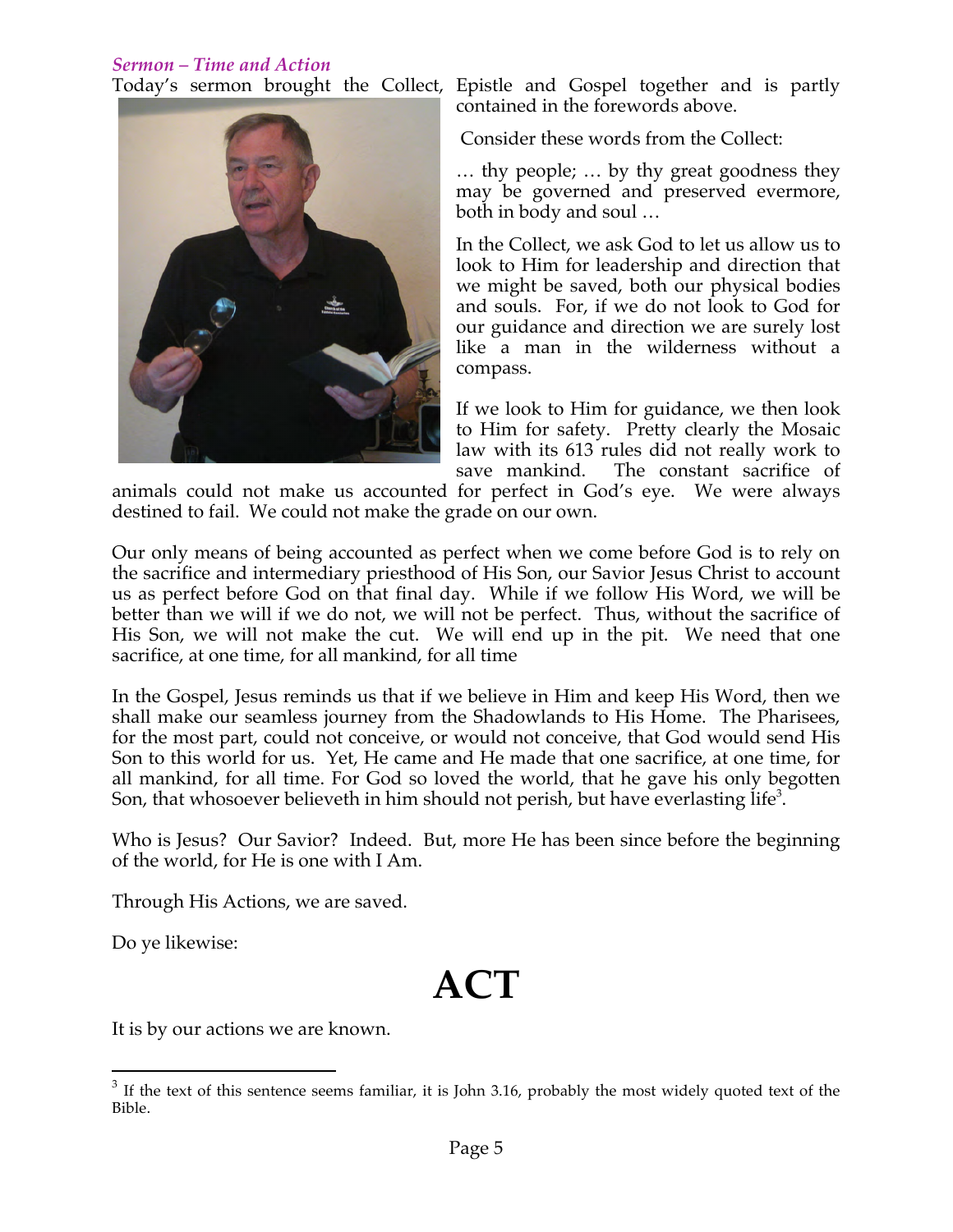## *Bishop Ogles' Sermon*

Bishop Jerry is back from his South Pacific odyssey and on line. We are oft fortunate to get copies of Bishop Jerry's sermon notes. Today is one of those Sundays. Today we

get a brilliant and inspiring sermon based on the parable of the vineyard with perhaps a twist:

#### **Sermon Notes for PASSION SUNDAY 25 March 2012 Anno Domini**

**EXAGE** beseech thee, Almighty God, mercifully to look upon thy people; that by thy great goodness they may be governed and preserved evermore, both in body and soul; through Jesus Christ our Lord*. Amen.*  **W**

*9 Then began he to speak to the people this parable; A certain man planted a vineyard, and let it forth to husbandmen, and went into a far country for a long time. 10 And at the season he sent a servant to the* 



*husbandmen, that they should give him of the fruit of the vineyard: but the husbandmen beat him, and sent him away empty. 11 And again he sent another servant: and they beat him also, and entreated him shamefully, and sent him away empty. 12 And again he sent a third: and they wounded him also, and cast him out. 13 Then said the lord of the vineyard, What shall I do? I will send my beloved son: it may be they will reverence him when they see him. 14 But when the husbandmen saw him, they reasoned among themselves, saying, This is the heir: come, let us kill him, that the inheritance may be ours. 15 So they cast him out of the vineyard, and killed him. What therefore shall the lord of the vineyard do unto them? 16 He shall come and destroy these husbandmen, and shall give the vineyard to others. And when they heard it, they said, God forbid. 17 And he beheld them, and said, What is this then that is written, The stone which the builders rejected, the same is become the head of the corner? 18 Whosoever shall fall upon that stone shall be broken; but on whomsoever it shall fall, it will grind him to powder. 19 And the chief priests and the scribes the same hour sought to lay hands on him; and they feared the people: for they perceived that he had spoken this parable against them.* (Luke 20:9-19)

The Lord often refers to His people as a Vineyard, or a Garden.

The Song of Solomon is full of illustrations of the relationship of Christ to His Bride, the Church: *A garden inclosed is my sister, my spouse; a spring shut up, a fountain sealed. Thy plants are an orchard of pomegranates, with pleasant fruits; camphire, with spikenard*, (Song 4:12-13)

God has made a fence around His people to keep the world from coming into it. Our behaviors and associations are hedged about so that we do not grow wild as the tares and briars of the field.

The parable today comes after Christ has vanquished the Sanhedrin in their attempt to undermine Him in the Temple when they demanded to know by what authority Jesus spoke these things. Jesus exposed their treachery and ignorance publicly.

Now He speaks to the people, but subtly to priest present as well.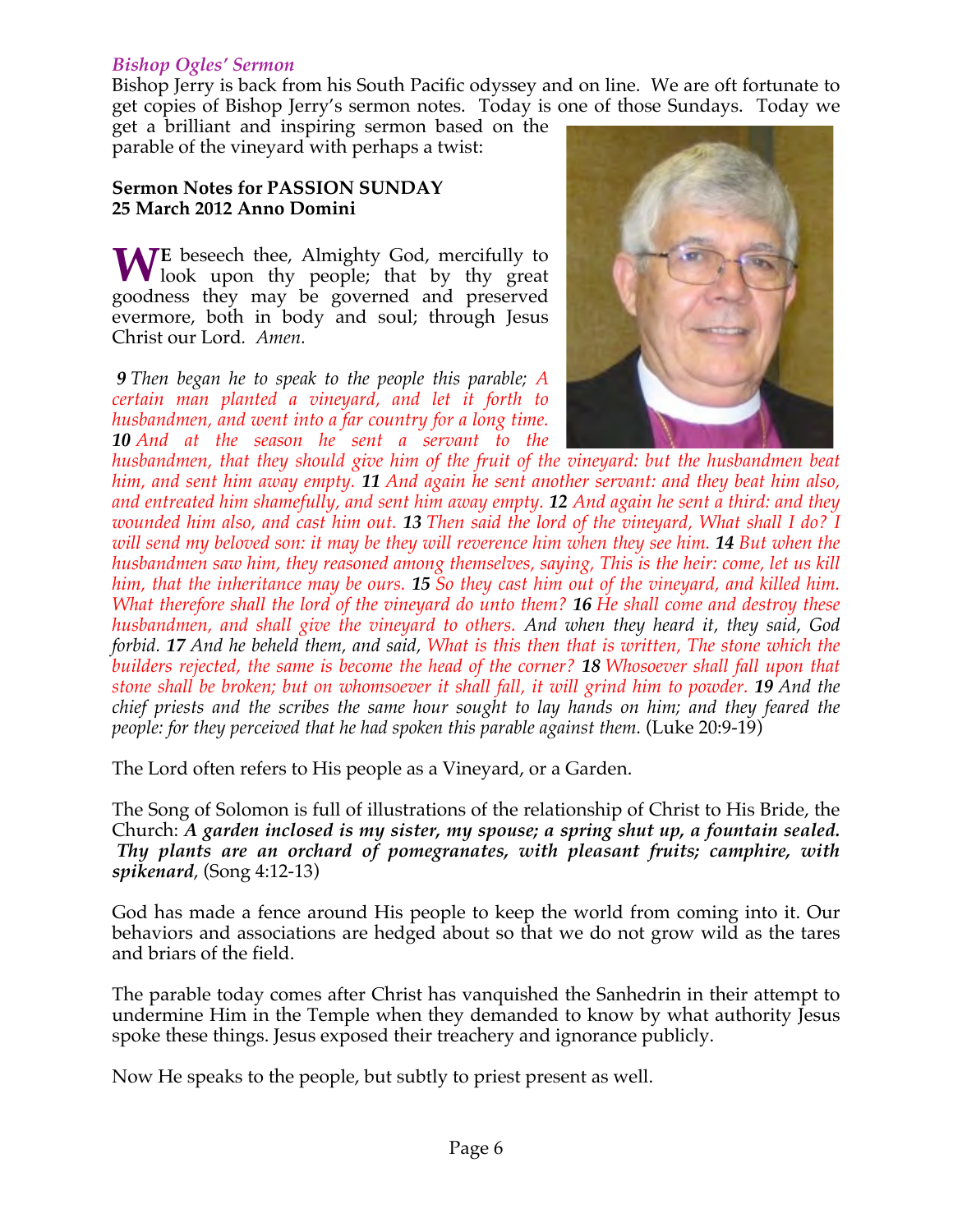He makes reference to a certain man… the Lord of Hosts.

*9 Then began he to speak to the people this parable; A certain man planted a vineyard, and let it forth to husbandmen, and went into a far country for a long time.*

*a certain man planted a vineyard*;the people of the Jews are identified by the **vineyard**; **the "certain man**" is the Lord of hosts; **the planting of it** is His bringing and settling the people Israel in the land of Canaan.

**Matthew, in the same account, adds:** *There was a certain householder, which planted a vineyard, and hedged it round about, and digged a winepress in it, and built a tower, and let it out to husbandmen* (Matt 21:33)

He hedged it about to keep the world out (as in SS 4:12-13).

He digged a winepress in it – perhaps an allusion to His sacrifice in blood of purchasing His people out of their sins and bondage.

Built a Tower – set watchers over the people to warn them of thieves and unsavory types who would attempt to invade the garden.,*and let it forth to husbandmen*; the husbandmen here referred to are those rulers of Israel whose duty it was to preach and to teach, to counsel and to warn. *and went into a far country for a long time*; the time from the giving of the Law until Christ.

*10 And at the season he sent a servant to the husbandmen, that they should give him of the fruit of the vineyard: but the husbandmen beat him, and sent him away empty.* **11** *And again he sent another servant: and they beat him also, and entreated him shamefully, and sent him away empty. 12 And again he sent a third: and they wounded him also, and cast him out*.

God sent His prophets unto them. Their treatment of the prophets was a gradually escalating trend of cruelty and ill-treatment. Jeremiah was imprisoned, Isaiah was sawn asunder. Abel was murdered by his own brother, Cain. They laughed at Hosea and Noah.

*13 Then said the lord of the vineyard, What shall I do? I will send my beloved son: it may be they will reverence him when they see him.*

Finally, God determines it is time to send His Only Begotten Son. He did so wittingly, knowing that they would treat Him with harshness and even murder Him.

*14 But when the husbandmen saw him, they reasoned among themselves, saying, This is the heir: come, let us kill him, that the inheritance may be ours. 15 So they cast him out of the vineyard, and killed him*

This exposes the greed and jealousy of the Jewish leaders in wanting to destroy Christ. They knew full well that He was the Heir of the Father, yet they wanted no interference with their own power.

They had Christ beaten, taken outside the gates of the City – Via Dolorsa – and finally murdered Him.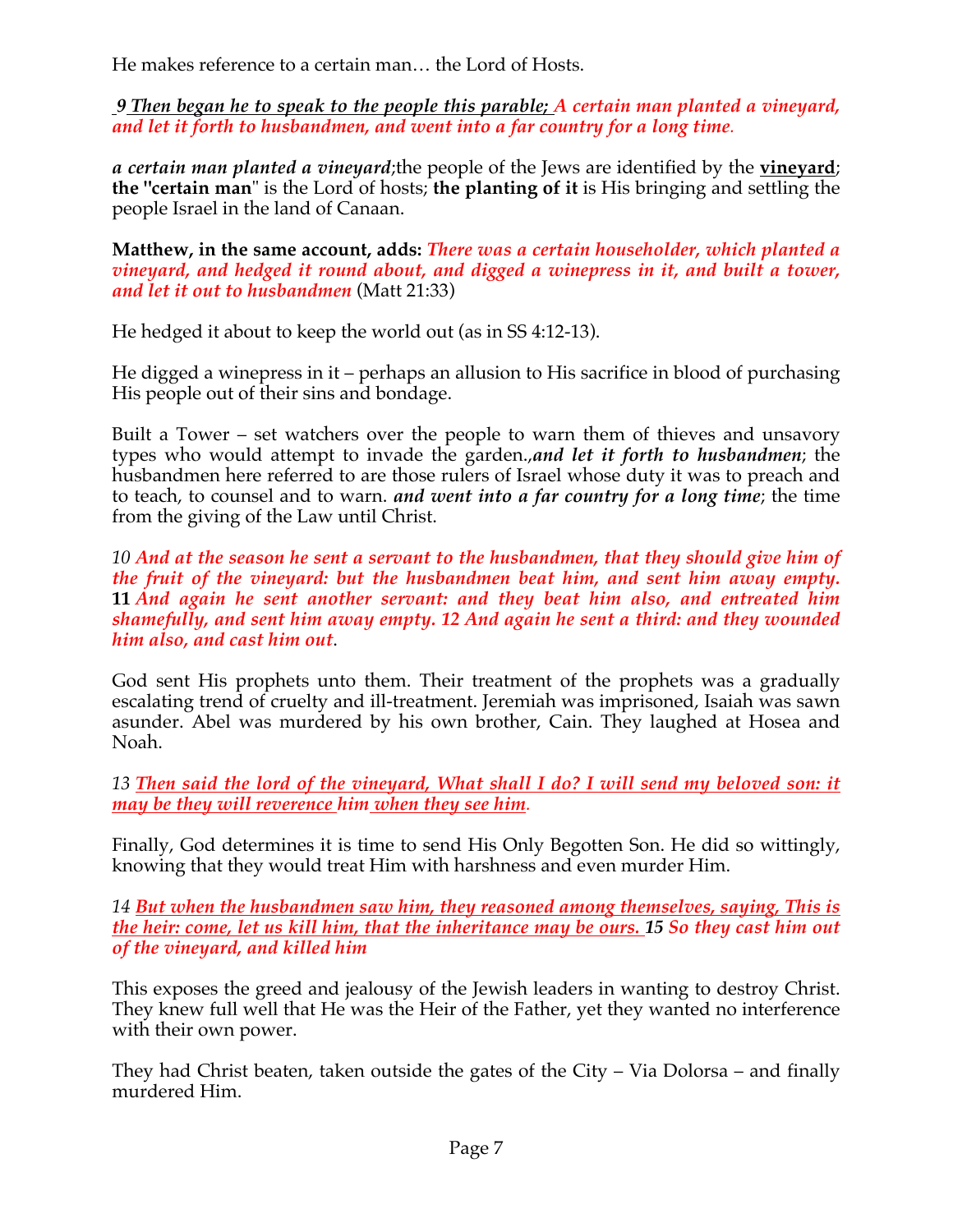## *What therefore shall the lord of the vineyard do unto them?*

If you were a powerful King who sent His Son to claim the fruits of His own Garden, and the keepers murdered Him, what would YOU do?

*16 He shall come and destroy these husbandmen, and shall give the vineyard to others* Christ would take the Kingdom from the Jews and give it to a nation bearing the fruits thereof. Remember His rebuke to the Jewish leaders? *42 Jesus saith unto them, Did ye never read in the scriptures, The stone which the builders rejected, the same is become the head of the corner: this is the Lord's doing, and it is marvellous in our eyes? 43 Therefore say I unto you, The kingdom of God shall be taken from you, and given to a nation bringing forth the fruits thereof. (Matt 21:42-43)*

*And when they heard it, they said, God forbid* It is abundantly clear by their response that they knew Christ spoke of them (the Jewish leaders).

*17 And he beheld them, and said, What is this then that is written, The stone which the builders rejected, the same is become the head of the corner? 18 Whosoever shall fall upon that stone shall be broken; but on whomsoever it shall fall, it will grind him to powder.*

The very cornerstone of the Great Pyramid at Giza lay half buried at its base and kept getting in the way of the workers. They often cursed the stone until, nearly completed with the pyramid, they discovered that this was the capstone. By that time, it was too late to erect it to the top of the structure. So the Great Pyramid remains unfinished without its capstone. Without Christ as the Chief Cornerstone of our Church, we are unfinished. *In that day shall there be an altar to the LORD in the midst of the land of Egypt, and a pillar at the border thereof to the LORD. 20 And it shall be for a sign and for a witness unto the LORD of hosts in the land of Egypt: for they shall cry unto the LORD because of the oppressors, and he shall send them a saviour, and a great one, and he shall deliver them. (*Isaiah 19:19-20)

The Dollar Bill depicts that Chief Cornerstone above the pyramid on the National Seal.

## *19 And the chief priests and the scribes the same hour sought to lay hands on him; and they feared the people: for they perceived that he had spoken this parable against them*

There is an old adage that says: If the shoe fits, wear it! The shoe did fit the Jewish leaders and they were incensed to the point of desiring to murder Christ on the spot – but they feared the people – they were political creatures and must consider how they would be viewed by the people. They would, rather, allow Rome to do their dirty deed of murder.

We are that Vineyard to which Christ refers. He has planted us, purchased us, and set watchers on the towers above us to keep us from error.

He has made a winepress, flowing with His own blood and sacrifice, in the midst of the Vineyard.

He has hedged us about to keep us separated from the world and its weeds of sin.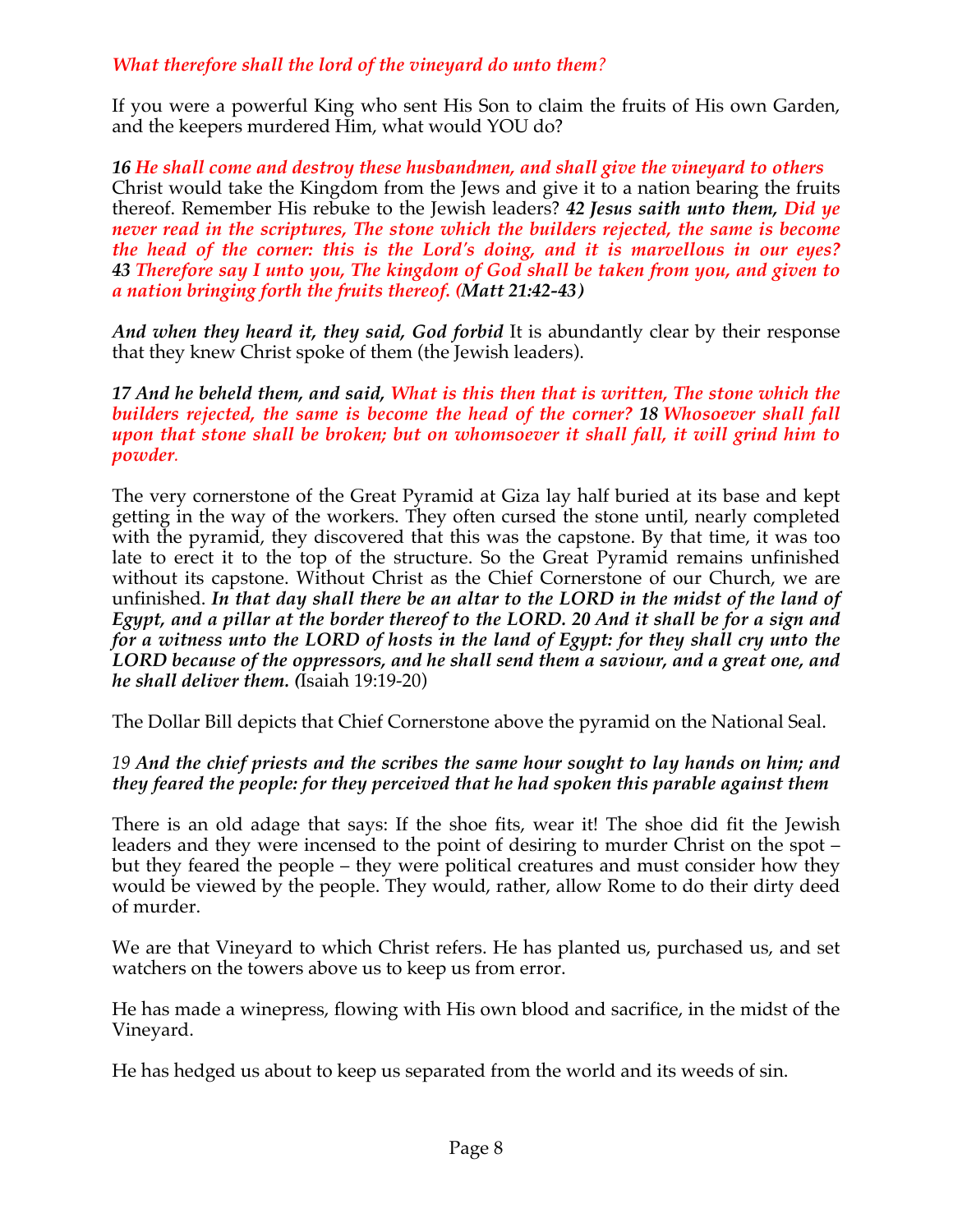Have you heeded the watchman's warning of the world of sin and filth?

Have you remained within the limits of behavior that God has set for you?

Have you drunk from the winepress of His Blood shed for you?

Are you eager for the return of the Owner and Heir of the Vineyard, or do you tremble to know that He is Coming to receive His own and to judge those who have not been faithful?

Decide today upon which side of the Line of Decision you shall stand at His coming.

# *Bishop Dennis Campbell's Sunday Sermon*

As is oft the case, we are honored to present Bishop Dennis' Sunday sermon presented



to his parish. Dennis has an excellent command of scripture and is able to present it in a manner which is completely understandable to the rest of us. This year's sermons are being drawn from the book of Psalms, or, as it is known by Anglicans, "*The Psalter*" which begins on page 343 of the Book of Common Prayer. Today he discussed the psalm for this Sunday, Psalm 51. We think you will really enjoy it!

# **The God Who Suffers for Us**

Psalm 51, Hebrews 9:11-15, John 8:46-59

Passion Sunday 25 March 2012

**RANT**, O Lord, that by thy holy Word read and preached in this place, and by thy GRANT, O Lord, that by thy holy Word read and preached in this place, and by thy Holy Spirit grafting it inwardly in the heart, the hearers thereof may both perceive and know what things they ought to do, and may have power and strength to fulfill the same.

Psalm 51. *Miserere mei, Deus.*

**TAVE** mercy upon me, O God, after thy great good-ness;  $*$  according to the **HAVE** mercy upon me, O God, after thy great good multitude of thy mercies do away mine offences.

2 Washmethroughlyfrommywickedness,\*andcleanse me from my sin.

3 For I acknowledge my faults, \* and my sin is ever be- fore me.

4 Against thee only have I sinned, and done this evil in thy sight; \* that thou mightest be justified in thy saying, and clear when thou shalt judge.

5 Behold, I was shapen in wickedness, \* and in sin hath my mother conceived me.

6 But lo, thou requirest truth in the inward parts, \* and shalt make me to understand wisdom secretly.

7 Thou shalt purge me with hyssop, and I shall be clean; \* thou shalt wash me, and I shall be whiter than snow.

8 Thou shalt make me hear of joy and gladness, \* that the bones which thou hast broken may rejoice.

9 Turn thy face from my sins, \* and put out all my mis- deeds.

10 Make me a clean heart, O God, \* and renew a right spirit within me.

11 Cast me not away from thy presence, \* and take not thy holy Spirit from me.

12 O give me the comfort of thy help again, \* and stab- lish me with thy free Spirit.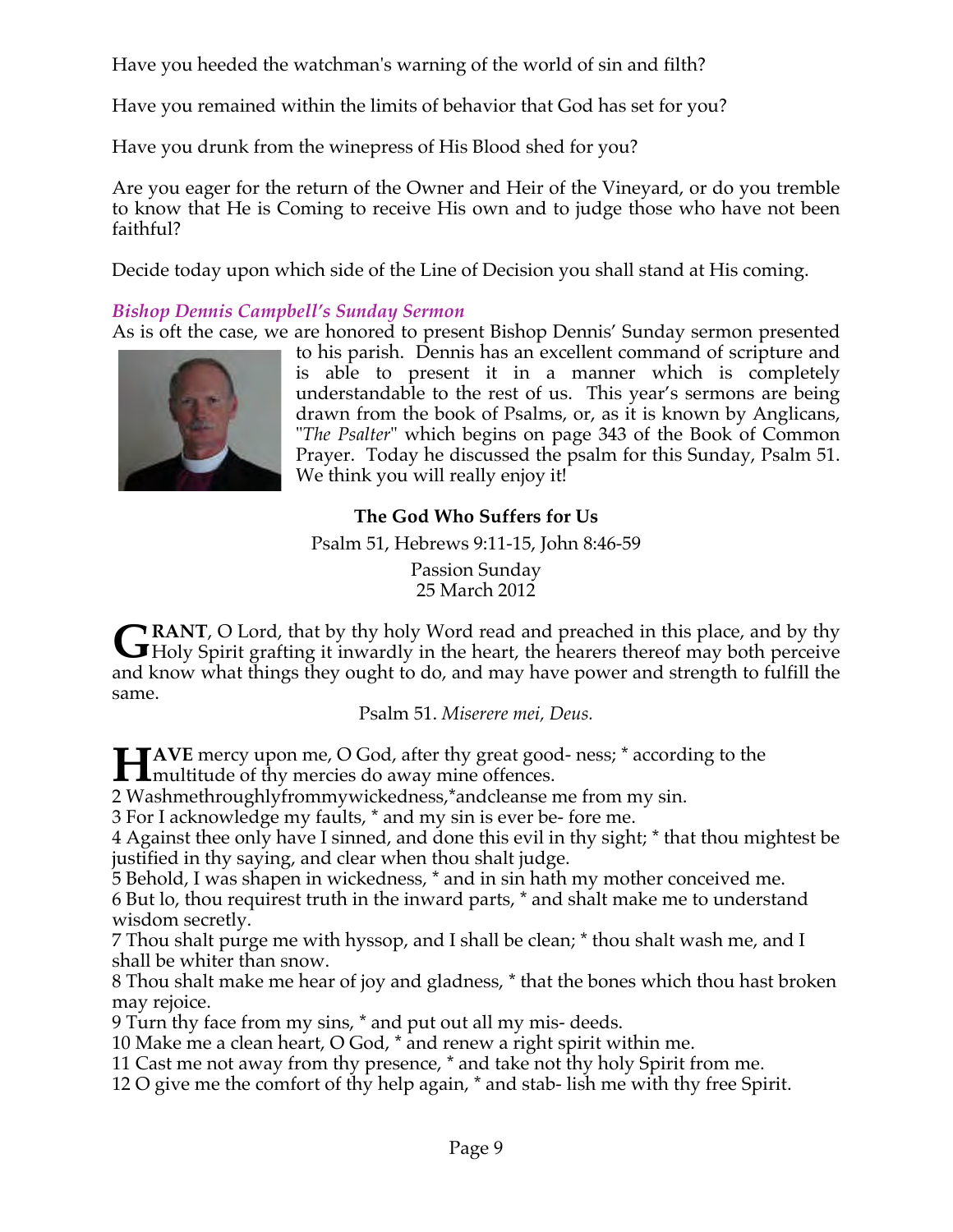13 Then shall I teach thy ways unto the wicked, \* and sinners shall be converted unto thee.

14 Deliver me from blood-guiltiness, O God, thou that art the God of my health; \* and my tongue shall sing of thy righteousness.

15 Thou shalt open my lips, O Lord, \* and my mouth shall show thy praise.

16 For thou desirest no sacrifice, else would I give it thee; \* but thou delightest not in burnt-offerings.

17 The sacrifice of God is a troubled spirit: \* a broken and contrite heart, O God, shalt thou not despise.

18 O be favourable and gracious unto Sion; \* build thou the walls of Jerusalem.

19 Then shalt thou be pleased with the sacrifice of righteousness, with the burnt-

offerings and oblations; \* then shall they offer young bullocks upon thine altar.

Most people would define "passion" as strong feelings or intense desires. But in earlier times, such as the time the King James Version was translated, passion was understood in more accordance with its Greek roots. For, like so many of our English words, passion came into English from the Greek language, and the Greek word means to suffer, to experience intense and painful suffering. It is the word used in Acts 1:3, which says Jesus "shewed Himself alive after His passion by many infallible proofs.

Today, Passion Sunday, we recall the suffering of Christ through the phony trial, the crown of thorns, the beating, the rejection, the death on the cross, and, worst of all, bearing the wrath of God for our sins. The Collect asks God to govern and preserve His people, meaning those who are forgiven and cleansed by the Passion of Christ. Hebrews 9 reminds us that Christ suffered voluntarily, offering up Himself as the only offering that can effectively cover our sin. John 8 recalls the Jewish leaders rejecting Christ, which led to their turning Christ over to the Romans to suffer crucifixion. Psalm 51 applies the Passion of Christ to the very personal needs each of us has before God. It is about the reason why Christ had to offer Himself up as our sacrifice. It is about our need for Christ's Passion.

The Psalm was written by David shortly after his sin with Bathsheba. We all know that David desired Bathsheba, and that he arranged for her husband to be placed on the front line of a fierce battle where he would almost certainly be killed. David did this to try to cover up his sin of adultery with Bathsheba, which had resulted in her pregnancy. It didn't work. His sin was found out, and many were forced to reap its bitter fruits. Psalm 51 is a song of great sorrow and penance. Finally, probably as he waited and prayed that the very sickly baby born of his sin, would live, David began to realise the depth and wickedness of his sin, the lives he had ruined and the lives he had cost. He finally began to realise the odiousness of his sin in the eyes of God. The first four verse of the Psalm express David's broken-hearted and shame-filled confession of his sin. "I acknowledge my faults," my transgressions, the many times I have intentionally broken the holy Law of God. "My sin," my rebellion, my evil, "is ever before me." David says, I can't stop thinking about it. I can't get it out of my mind. It haunts me like the gates of hell chasing after me day and night.

Our sins may be different from David's, but every honest person can see himself in Psalm 51. We recognise that we have done things that have affected the lives of many other people. We have caused unnecessary pain, worry, and sorrow as we manipulated circumstances and used, or ignored, people to get what we want instead of loving God with all our heart, soul, and mind, and loving our neighbor (mother, father, daughter,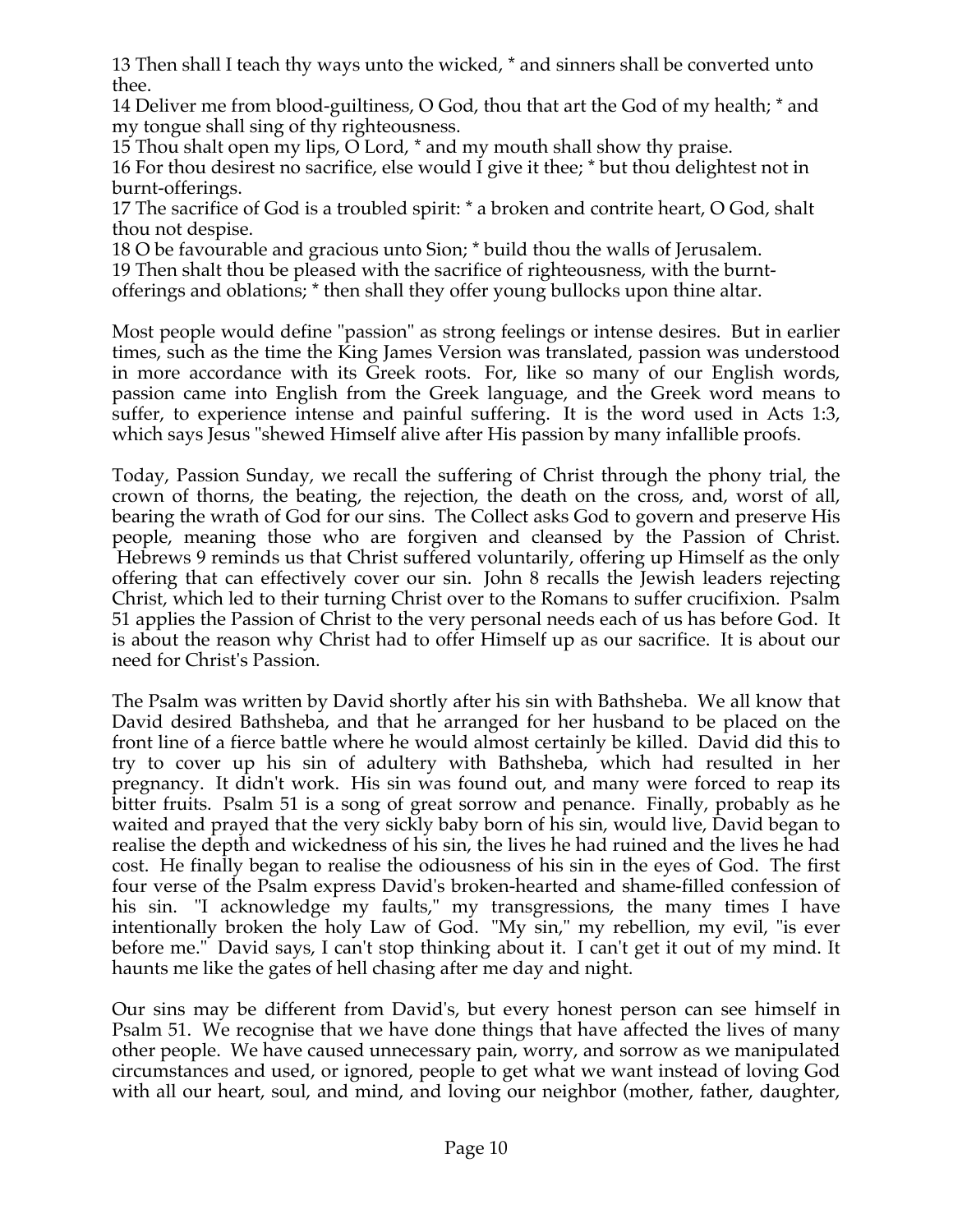son, fellow Christian) as our selves according to the pure and righteous Law of God. Maybe you have never physically committed adultery, but you have committed it in your heart. Maybe you never physically killed another person, but you have acted hatefully and wickedly toward people. You have assassinated people's character, or you have made their lives a living death by your failure to live out your God-given responsibilities. And you know the words of Romans 3:23 express the truth about you when they say, "all have sinned and come short of the glory of God."

One of the verses we often read in Lent is Joel 2:13, "Rend your heart and not your garments." In Biblical times people expressed intense sorrow or repentance by tearing the bodice of their robes. As you can imagine, some people tore their robes without really feeling the sorrow and without repenting. The forms have changed, but the practice continues today, for many church people continue in their old, sinful habits and patterns of life while outwardly preserving the appearance of a Godly, Christian life. In so doing they are rending their "garments" while their hearts decay within them. It is so easy to go through the outward forms of worship and prayer and say the right words of confession and repentance and faith in Christ, yet never really mean them, never really do what we say with our lips. That is rending the garment instead of the heart. It is an outward show of repentance that is not meant in the heart. God detests such shows. God tells us to rend our hearts. The sacrifices of God are a broken spirit. God wants hearts that are broken over sin. God wants hearts that ache over the evil that is in us. God wants hearts that are ready to be made new, whose deepest and most intense prayers are not, Lord, give me more of the toys of earth, but, Lord create in me a clean heart.

I truly hope this day, your heart is broken over your own sin. I hope it weighs you down like an elephant standing on your soul. Because when it weighs you down like that, then you are ready to let God do something about it. Then you are willing to let, even, beg God to create in you a clean heart.

I'm not just talking about forgiveness. Most people only want forgiveness from God. They only want to be released from the penalty of sin; they don't want to become new creatures. They don't want to "live a godly, righteous and sober life." They have no intention of giving up themselves to God's service or living before Him in holiness and righteousness all their days. But again, that is rending their garments instead of their hearts.

The good news is, God is the God of all grace and the Father of all mercies. He is more than willing to forgive the sins of all who are penitent. Christ "came into the world to save sinners." "If we confess our sins, He is faithful and just to forgive us our sins and to cleanse us from all unrighteousness." His very dying words were, "Father, forgive them." That's why He went to the cross. He suffered the wrath of God for you, in your place. Instead of justly punishing your for your sins, He bore His wrath in Himself on the cross. He became your sacrificial Lamb, and He forgives the sins of all who call upon Him in Biblical faith.

But He does not merely forgive our sins and leave us to follow the same old selfdestructive habits and patterns. He changes us. This is one of the most important teachings in all of the Bible. God changes us. We don't have to repeat the same old sins. We can be different. Life can be different. God intends it to be. David prays in verse 10, "Make me a clean heart, O God, and renew a right spirit within me. This same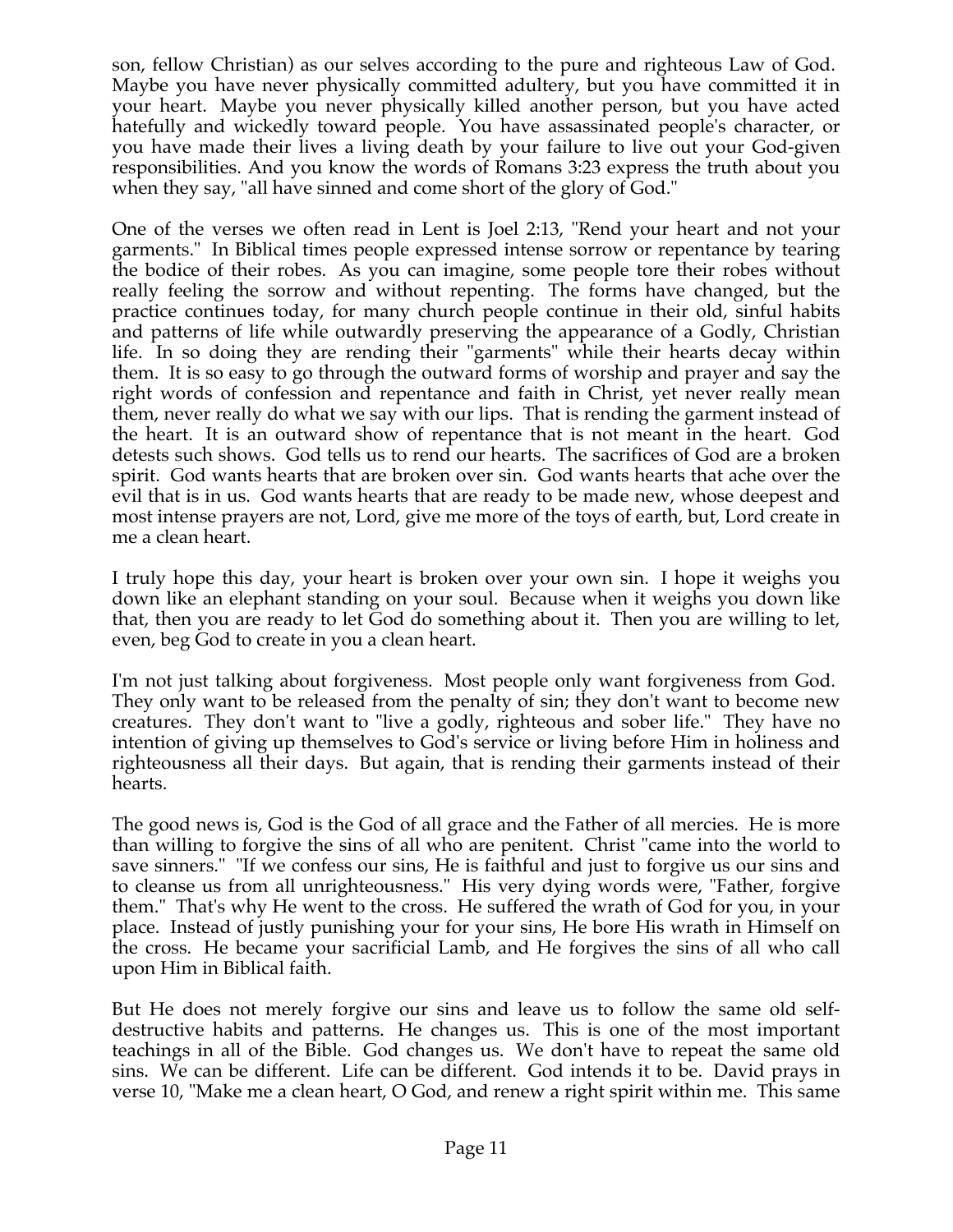concept is taught throughout the Bible, and one of its clearest expressions is found in 2 Corinthians 5:17: "Therefore, if any man be in Christ," meaning to trust in Christ to forgive your sins in Biblical faith, "he is a new creature: old things are passed away; behold, all things are become new." God is about making new creatures out of us, changing our values, our hope, our desires, our thoughts, and our actions. He is about changing our entire view of life. He is about making us new in the likeness of the love and peace and joy of Christ.

 -- +Dennis Campbell

Bishop, Anglican Orthodox Church Diocese of Virginia Rector, Holy Trinity Anglican Orthodox Church Powhatan, Virginia www.HolyTrinityAnglicanOrthodoxChurch.org www.lifeinthescriptures.blogspot.com

*New Nametags* We had no new nametags today.

## *After Church Hospitality*

Today we had no snacks as Jack decided we really did not need the carbs. So, right after church we headed to the next village for lunch. Maybe next week the fatted dog nut! I keep hoping!

After church goodies providers as currently signed up:

| Name                                                      |
|-----------------------------------------------------------|
| Jack Arnold - Palm Sunday                                 |
| <b>Opportunity Available - Easter Sunday</b>              |
| <b>Opportunity Available - First Sunday after Easter</b>  |
| <b>Opportunity Available - Second Sunday after Easter</b> |
| <b>Opportunity Available - Third Sunday after Easter</b>  |
|                                                           |

*People in our Prayers* - http://faithfulcenturionprayerteam.blogspot.com/

## **Why? Prayer is an extremely important activity.**

It is not that God knows not our needs, for He surely does. Yet, Jesus commanded us to ask God for those same needs. In addition to the obvious of asking God for help, offering thanksgiving and the like, prayer helps us focus our thoughts on how we might do God's work.

The Prayer Team of the Church of the Faithful Centurion was established to help our members and fellow Christians pray for those in need and to give thanks as well for the blessings we have been granted.

## **Who can be on the list? Do I have to be a member of the Church of the Faithful Centurion to be prayed for?**

No! The only qualification to be on the list is that you want our prayer team to pray for you. We are Christians and are happy to pray for you, no matter who you are. If you want help from God, you are our kind of people.

## **What is the commitment from the prayer team?**

Each member of the team will pray for the desired outcome at last once per day.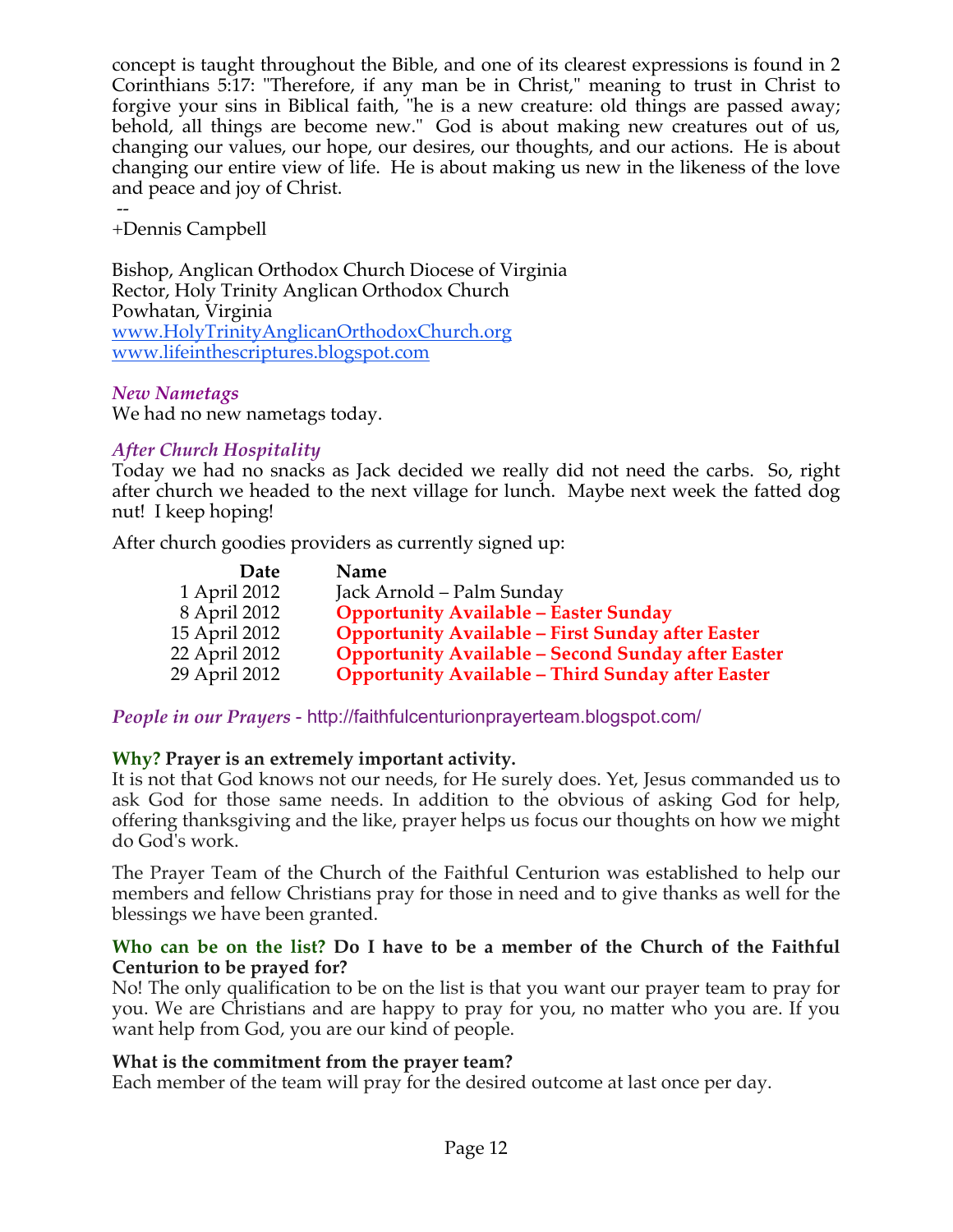## **How do I get myself or someone else on the prayer list?**

You can email one of the prayer team leaders: Jack - jack@faithfulcenturion.org or Dru dru@ faithfulcenturion.org, or call the church office at (619) 659-3608 or fill out a prayer card at church.

## **What should I ask for?**

Depends on what you want. Some people merely want God to be asked to heal their ills and be mentioned by their first name, others want a specific outcome and / or have more of their personal information known to the team. Ask for what you want. It is your desire and need for prayer the team is attempting to meet. For typical examples, see the list below.

#### **Updating the Team**

If you are on our prayer list, or if you have submitted a person that you have asked us to pray for, please update one of the team members or Hap in person, by telephone or email. It helps to be able to pray specifically for these individuals including their specific needs; plus if they get better, it is nice to give thanks!

Please note that on the yellow (maybe green or orange if you get an old one) cards at church, you can ask that those to be prayed for have their names disseminated to the prayer team. Those names will be said in church and appear here. Or, you can ask that their names and purpose be kept confidential, then only Hap will know to pray for them.

## *Prayer List Notice – If you have someone on the prayer list and their needs have changed, please let us know. We'd like to update our prayers to reflect the need and most important to give thanks!*

## *Travel*

*Hope DeLong* is on travel this week.

*Hap Arnold* is on travel this week.

*Mona Mukerji* traveled from England to Pakistan recently, in order to commemorate the opening of a church she and her extended family had built in the town of Stunzabad, Pakistan, a very volatile area. Also, Mona's brother was a very, very renowned priest or bishop, in Lahore until he passed away. This family is heavily involved in uplifting Christians in Pakistan; as we know, they have their work cut out for them. God bless them and keep them safe.

#### *Move*

*The Thomas Family* is on a short tour assignment in Guam for the next 18 months. Please pray for the assignment to continue to go well for Kurt and for Mary and the kids to make new friends. In particular pray that Kristyna and Mitchell will develop good friends and school mates there so as to further their development as both Christians and citizens. Things seem to be going well where the sun rises on the United States, so keep praying! Give thanks and ask for continued good developments.

#### *Birthday*

*Dru Arnold* celebrated her 57<sup>th</sup> birthday 2 February 2012. It should be noted while it was sunny, when she went outside first thing in the morning, she did not see her shadow; thus there will not be six more weeks of winter. Being snowed in four times since then, we are wondering about the prognosticatory power of that legend!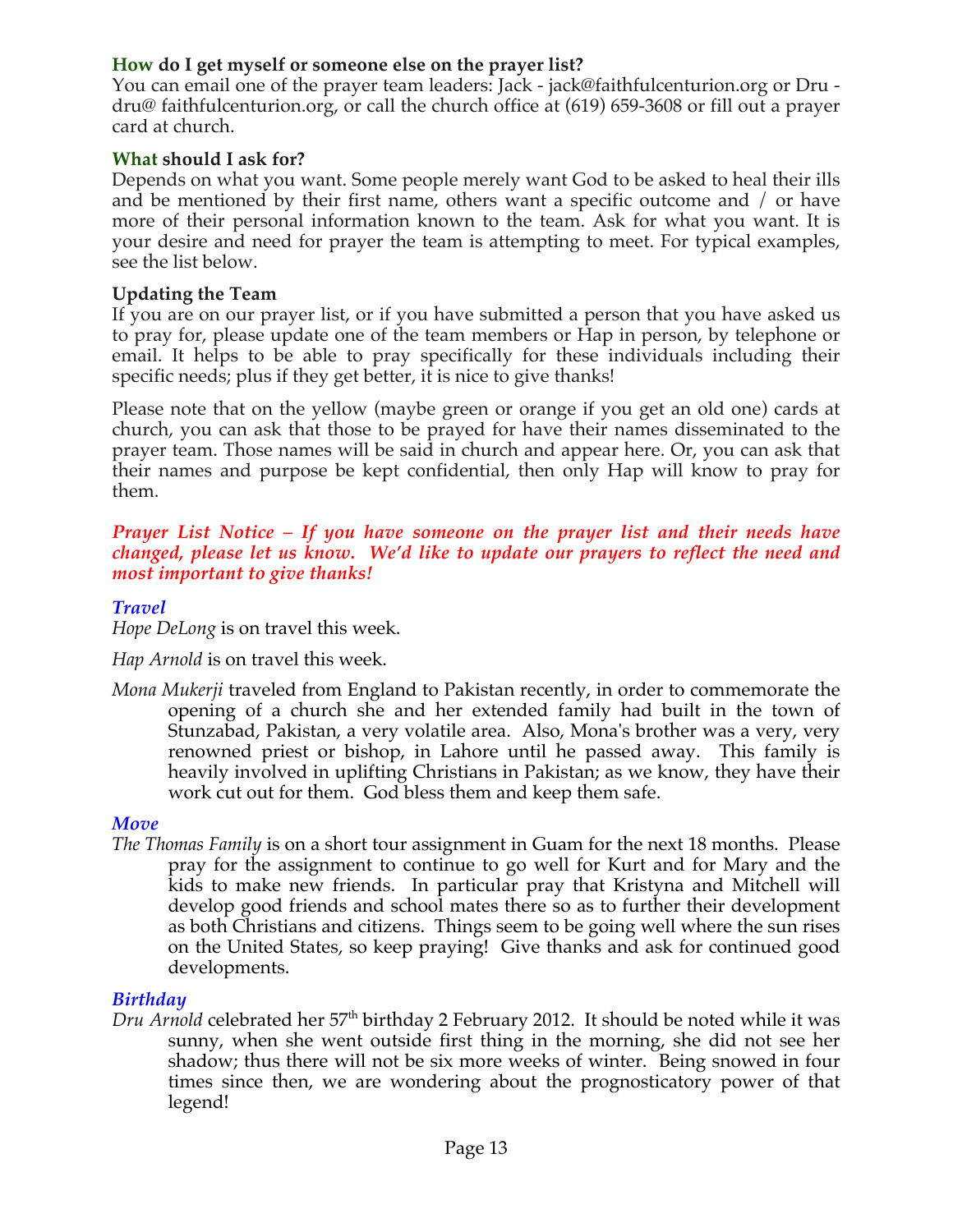## *Homebound or Infirm*

*Sara's mother* is in a state of deteriorating health, both physically and mentally. On 30 January 2012, she broke her hip and had a partial hip replacement. Please pray for a rapid recovery for her, as well as peace of mind for her and the ability for both Sara and her mother to put their cares and worries on God's shoulders so they can deal with the many problems involved.

## *Departed*

- *Arthur Gregr*, father of Brett Gregr, passed away on 16 March 2012. Please give thanks for his life here and pray for peace of mind and trust in God for his family who remain behind, in particular his son Brett.
- *Jackson Babcock*, father of Hope DeLong, passed away on 14 March 2012. Please give thanks for his life here and pray for peace of mind and trust in God for his family who remain behind, in particular his daughters Lisa, Faith and Hope.
- *Claranell* passed away the morning of 16 February 2012, after a stroke on top of her preexisting heart problems. Please give thanks for her life here and pray for peace of mind and trust in God for her family who remain behind.
- *Hal Campbell* (Lew and Dotty's Son In Law see below) passed away on 7 February 2012 at the Seattle Veteran's Hospital as the result of a head injury apparently sustained in a fall in his room there. Please pray for his wife Kathy and their two sons as they deal with the loss of their husband and father. Pray in particular for Kathy as she is having a very bad time dealing with the loss of her husband.

## *In need of a miracle or understanding of God's Plan*

*Todd* and *Kenny* have both been fighting osteocarcinoma for over five years and have been told their time here on earth is nearing its end, absent a miracle from God. Both are ready to go home and leave the pain, but would like to stay. Please pray for them and their families.

## *Healing*

*Kay Denton* (Mrs. Kay) got a blood clot, which affected two of her fingers. She underwent an angiogram which seemingly had the desired result and the Eveready Bunny rebounded once again. Please pray a prayer of thanksgiving for the positive outcome and pray for continued peace of mind for Mrs. Kay and her family. Give thanks for her trust in the Lord and her positive attitude.

*Greg Chase* has kidney stones and asks that you pray for them to pass quickly.

- *Izaiah Urista (4*) has a brain tumor. He was playing with his older sister, Jade, at McDonald's when she noticed he wasn't using his right side to climb, etc. Jade took her brother to their mother after which they realized he couldn't lift his arm. They took him to the hospital where it was discovered he has a brain tumor. He will undergo about 18 months of chemo to see if the tumor will shrink. At this point they do not think they can do anything else for him. Please pray for strength and guidance for Izaiah and his entire family, as well as provide guidance for medical treatment team.
- *James L. Cavanah* had surgery the afternoon of 10 February 2012, to remove two small but cancerous tumors. James is a minister with the AOC in Savannah, Georgia. Please pray for his recovery and remission from the cancer. Give thanks for the surgery and pray for both him and his family to allow God to carry their worries while he recovers.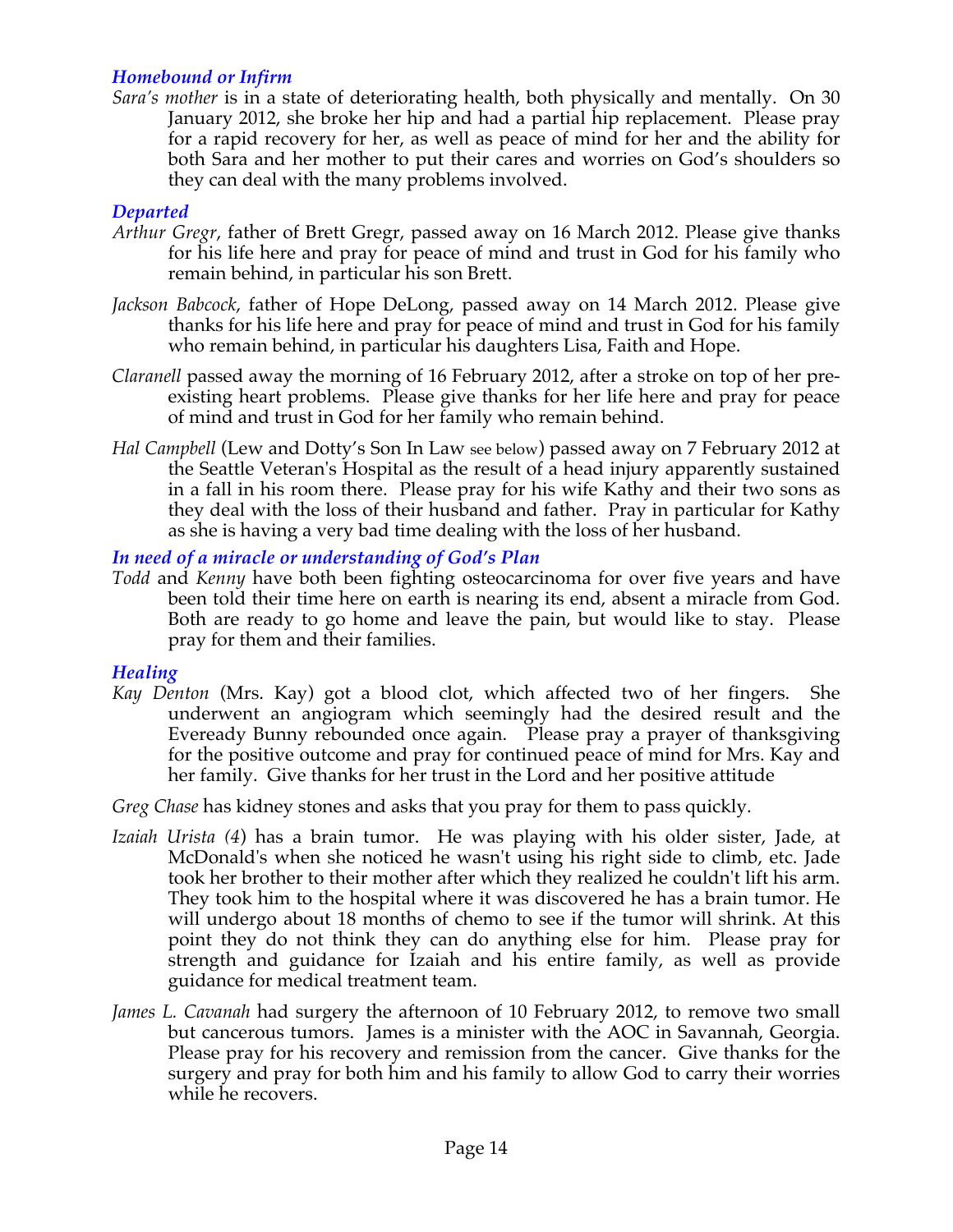- *Bill Aitken* had a third abdominal surgery on 22 November 2011. This time the tumor was removed. The surgeon said pathology indicates the tumor with all margins os out, along with a few lymph nodes and fatty tissue. The tumor is an intermediary (risk) sarcoma, but should not come back. Please pray that Bill might live a long and healthy life to the honor and glory of God. Pray also for peace of mind for Bill and his wife Sara.
- *Gil Garcia* is back in the VA hospital trying to get a grip on his skin. Give him a call at (909) 499-3665. Please pray for peace of mind for Gil and his wife Mary.
- *Dotty Valkenaar* had successful surgery for a shoulder ligament problem on 28 February 2012. Physical therapy seems to be working, but is painful. Please pray for continued recovery and peace of mind through trust in God for Dotty and Lew, her husband, as well as their entire family.
- *Lew Valkenaar* is getting over a cold which migrated to his lungs. He hopes to attend chuch and sing at the local hospital. Pray for a completed recovery.
- *Morris Martin, 91,* has had multiple bouts of pneumonia and lost his ability to swallow; he is still trying to regain his ability to swallow. He has a great attitude and trust in God. What he needs is strength. Pray for strength and peace of mind for Morris and his family, in particular his son Paul. Pray for his trust in our Lord and for both him and his family to let God carry their worries while he recovers.
- *Steve Sundberg* had a heart attack after Easter. After some time, the medical team treating him decided he was not a candidate for stents and a five-way heart bypass was performed the week of 6 June 2011. Please pray for his complete recovery and for his three children and family who are very worried about him, pray also for his trust in our Lord and for both him and his family to let God carry their worries while he recovers.
- *Matt Alcantara*, age 15, has Osteosarcoma (bone cancer), a very rare and often lethal form of cancer with limited treatment options. This is a disease that is about 90 percent fatal in a couple of years. He has no hip joint on one side, but he walks and swims! Courage? Guts? You bet! Matt is set up for bone scans at the end of December. Please pray for a good outcome. Thanks be to God for the way things have gone. Thanks also for the great faith of Matt and his entire family. Their faith and trust is a wonderful example for each and every one of us. But, now is not the time to stop praying. Actually, it never is the time to stop praying!
- *Judith Clingwall*, is afflicted with Multiple Sclerosis (MS). She is currently in Laurel Place, an extended care facility in Surrey, British Columbia. Judith's condition seems stable a present, although the medication levels have been increased. Please pray for her to take an active part in her own life, for her strength, peace of mind, trust in God and remission of the disease so she might return home to her family. Pray also for strength for her husband Martin as he deals with all the problems and stress of Judith's situation.
- *Becky Madden* is paralyzed from the neck down as the result of a tragic shooting accident. She has made it home and to church in a new donated magic wheelchair. Please pray for further recovery for Becky, as well as strength and guidance for each of those involved.
- *Betty Macauley,* Tim's mom, is currently in a state of failing health. Please pray she will gain interest in life around her and actively pursue life here on earth. Please pray for her family, in particular her son Tim, as they try to help her.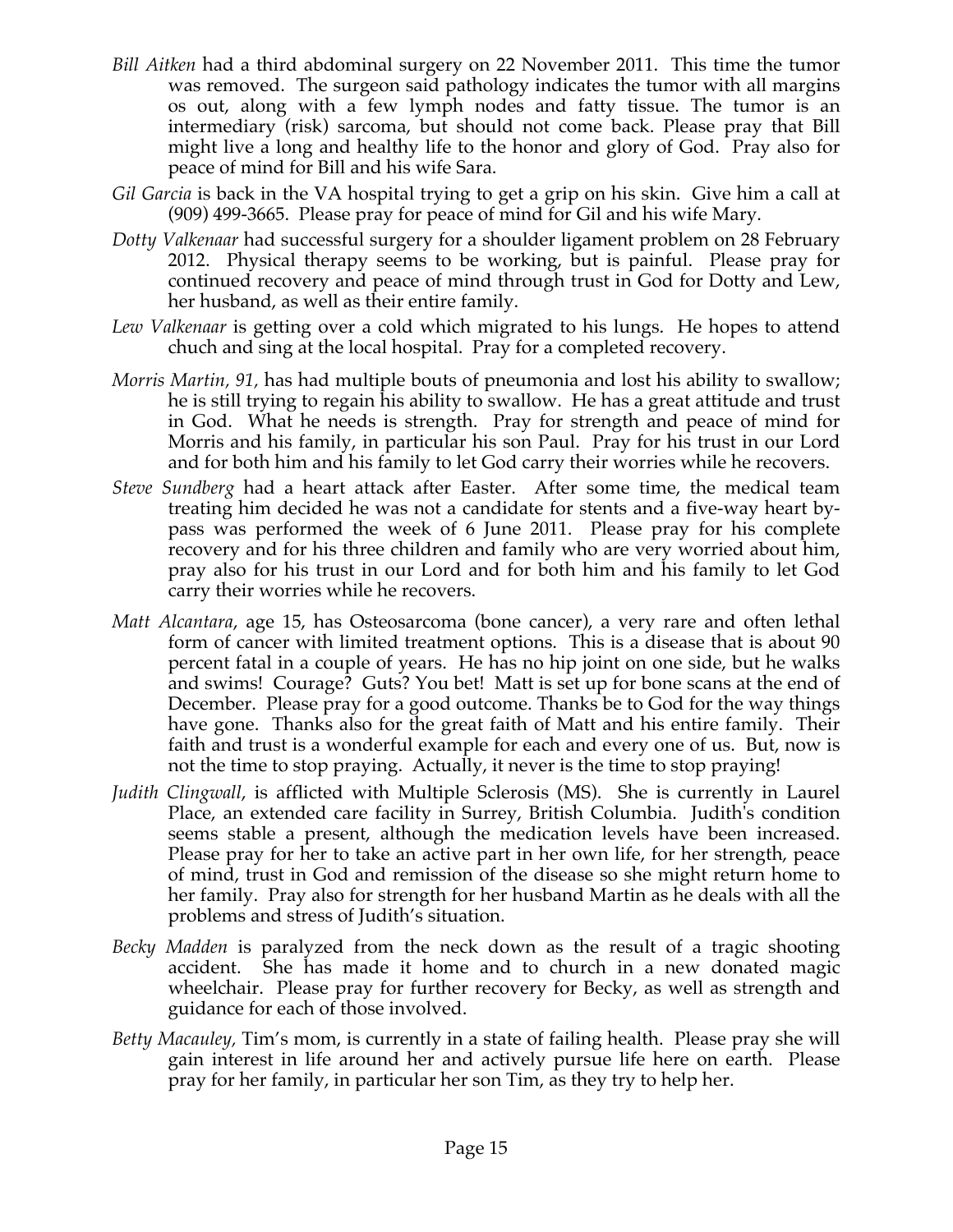- *Lauralee* underwent a lumpectomy on Friday after Thanksgiving. A further anomaly has been discovered and she had additional preventative radiation treatment. Please pray for a complete remission of the cancer. Pray also Lauralee will maintain her great attitude and trust in God.
- *Luca*, 5 years old, from our church family in Perth, Western Australia, who has just been diagnosed with leukemia. And for his Mum and Dad and extended family.
- *Vince (age 15),* reoccurrence of Osteosarcoma, recent testing found a nickel sized tumor in his lungs. The doctors are consulting with a specialist in Houston. Please pray for guidance for the medical team and for peace of mind for Vince and his family.
- *Obra Gray* continues to take day by day. Please continue to keep Obra in your prayers, and give him the strength of knowing the Lord is with him and will never forsake him. Obra needs security of what lies ahead of him, and only the Lord can grant the solace to answer his prayer.

#### *Guidance*

*Sara* asks that you pray for guidance for her as she deals with the stresses of her family and life. Pray that she can separate those things which she can affect from those things which she cannot and give her grace to accept that she cannot do everything and can only change those things within her control.

*Jacquie* to open her heart to God and accept His Love and Grace.

*Hap* and *Ryan* both ask you to pray they might be able to trust God will help them make the right decisions at the right time and not to worry uselessly, to change those things they can change, accept those things they cannot change, sleep well to be able to do the correct things with a clear head and that they will open their hearts to the Holy Ghost.

## *Armed Forces & Contractors*

Airman Donny Patton (Kadena AB, Japan), Jordan (USMC – 29 Palms), Trevor (USAF - KC-10 Boom Operator), Trevor (USN – Whidbey Island, EF-18 Pilot), Kurt Thomas (USN – Guam)

## *Persecuted*

Around the world, Christians are under attack, not only in the Muslim world, but from Hindus and others in India. Also, they are under continual attack in the name of "Separation of Church and State" in the western world, as it becomes actively atheist or pro-devil buddy. Please pray for God's guidance and protection for all persecuted Christians and those around them.

## *Thanksgiving*

- *Ron Bergman* gives thanks for two successful cataract surgeries in February 2012, with a great recovery and perfect internal eye pressures. He is thankful he is now cleared to travel and will be leaving Seattle for sunny Arizona where he and his lovely wife will enjoy the rest of the winter in focus!
- *Ruby June Hauf*, young daughter of Jerod and Amy (grandson of Lew and Dotty Valkenaar) had successful surgery for a large growth on her liver. All seems well. Please give thanks for the successful result and quick.

## *Various Special Requests*

We ask that you pray, please ask God that the Holy Ghost might give you insight into how you might make the lives of your friends and family better. Remember helping others is not just those who you don't know!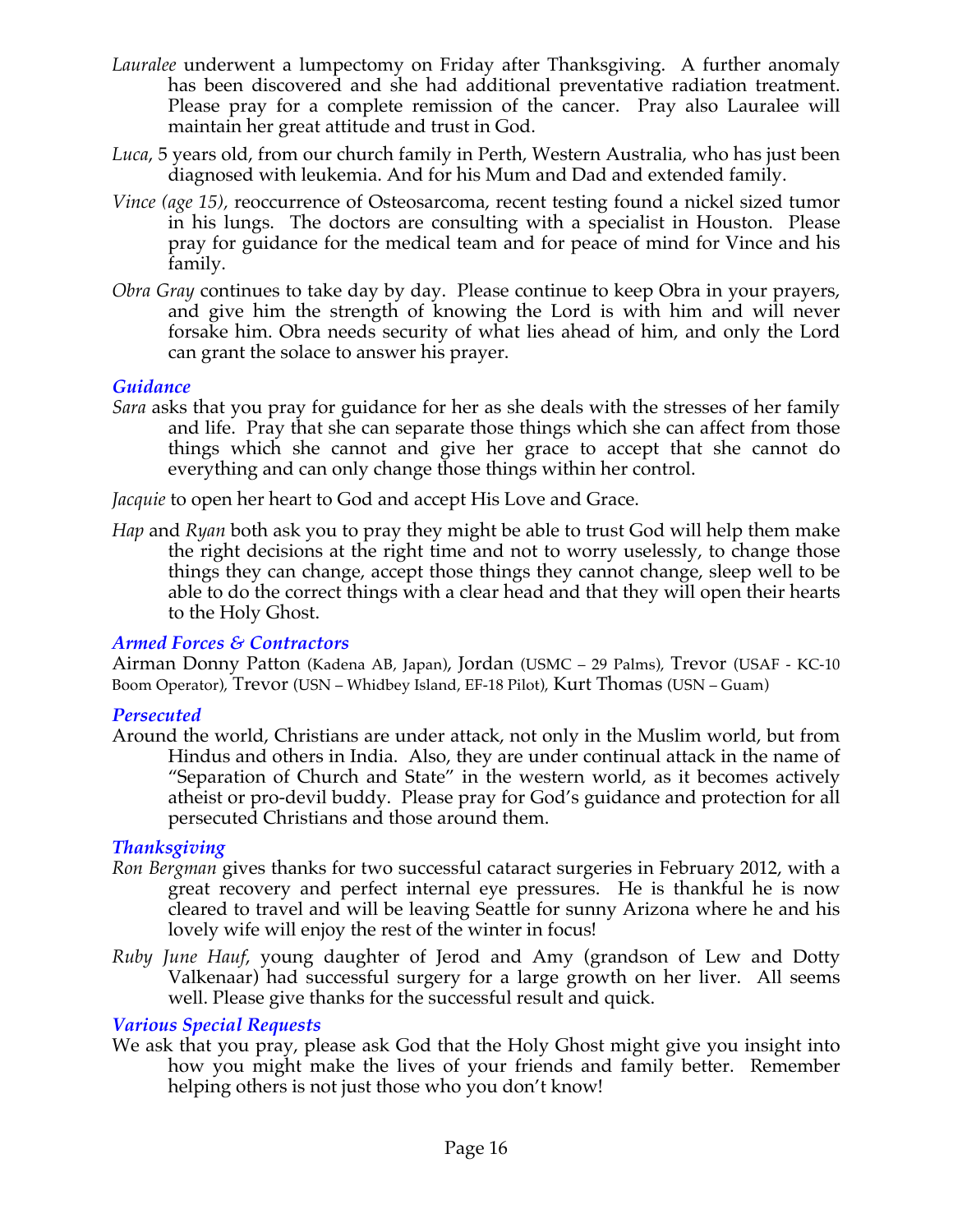Please join us in praying that the *Free Teen Guitar Class* will be continue to be an opportunity for God to work in the lives of the kids and their families. Please ask God to guide the class to new opportunities to make Him known to others. Help us to let the love of our Lord shine through us into their lives, putting Him first, so that He might enter in to their hearts and lives.

## *Question that only you can ask*

What would you like to know about our history, what we believe, what we do or how we operate? Hap is looking for material for the continuing education class and *Thought for the Day* material. Help us help you. Please send your question to Hap so we all can get an answer. Just because you don't know the answer to your question doesn't mean you are the only one who doesn't know. But, if you don't ask, no one will know.

## *Speaking of questions, what is Holy Week? Some kind of Roman thing?*

Not Roman at all, Christian. In fact, the Romans have abandoned or ignored much of the week. The term covers Palm Sunday through Easter.

The Sunday next before Easter is commonly referred to as Palm Sunday. The period between Palm Sunday and Easter Sunday is often referred to as Holy Week. Most churchgoing people go to church on Palm Sunday, then to church on Easter Sunday. It's a fairly uplifting time with not a lot of thinking. On Palm Sunday Jesus makes his triumphant entry into Jerusalem. On Easter Sunday there's the joyous resurrection. What's not to like about that?

The thing is, there is a tremendous amount that goes on between Palm Sunday and Easter Sunday, not all of it joyous, in fact most of it is pretty scary or sad. The beginning of the week was wonderful; in the end the week was even more wonderful. In between was a series of ups and downs the ups a little high and the downs very very deep. It is important to remember as you go through Holy Week that Jesus was in control of all the events of the week. The week starts with the Lord's triumphant entry into Jerusalem and ends with the death of the Savior on the Cross and the burial of his body in the tomb. It is a week of ups and downs without parallel, the ups a little high and the downs very, very deep, deep as Hell you might say, and precedes the most joyous day of the year, the Day of the Resurrection or Easter Sunday.

Jesus has a triumphant entry into the city on the First Day of the Week (Sunday); on Thursday night he celebrates the Passover with his disciples in the Upper Room, he prays and agonizes over what he knows is coming in the garden of Gethsemane; Judas betrays him early Friday morning, his most trusted disciple denies him, not once but three times before the cock crew; the Jews condemn him to Pilate who in turn orders him to be beaten and humiliated; that does not satisfy the Jews and at their request, Pilate condemns a man he knows to be innocent to a horrible death to pacify the crowd of Jews assembled by the priests; Jesus is crucified, asks John to take care of his mother and gives up the ghost; his body is taken down and buried; the disciples are dispersed and discouraged; they have listened to their Lord, but not understood.

Think of this week from the disciples' perspective, on the first day they enter with their leader into Jerusalem in triumph; mid-week they celebrate the joyous feast of the Passover, then their leader is betrayed, defends himself not and is killed. At the time they surely could not think of this as a Holy Week and certainly not a Good Friday. Yet on the first day of the week that follows, our Lord is Risen, Risen indeed and delivers the promise of salvation in person.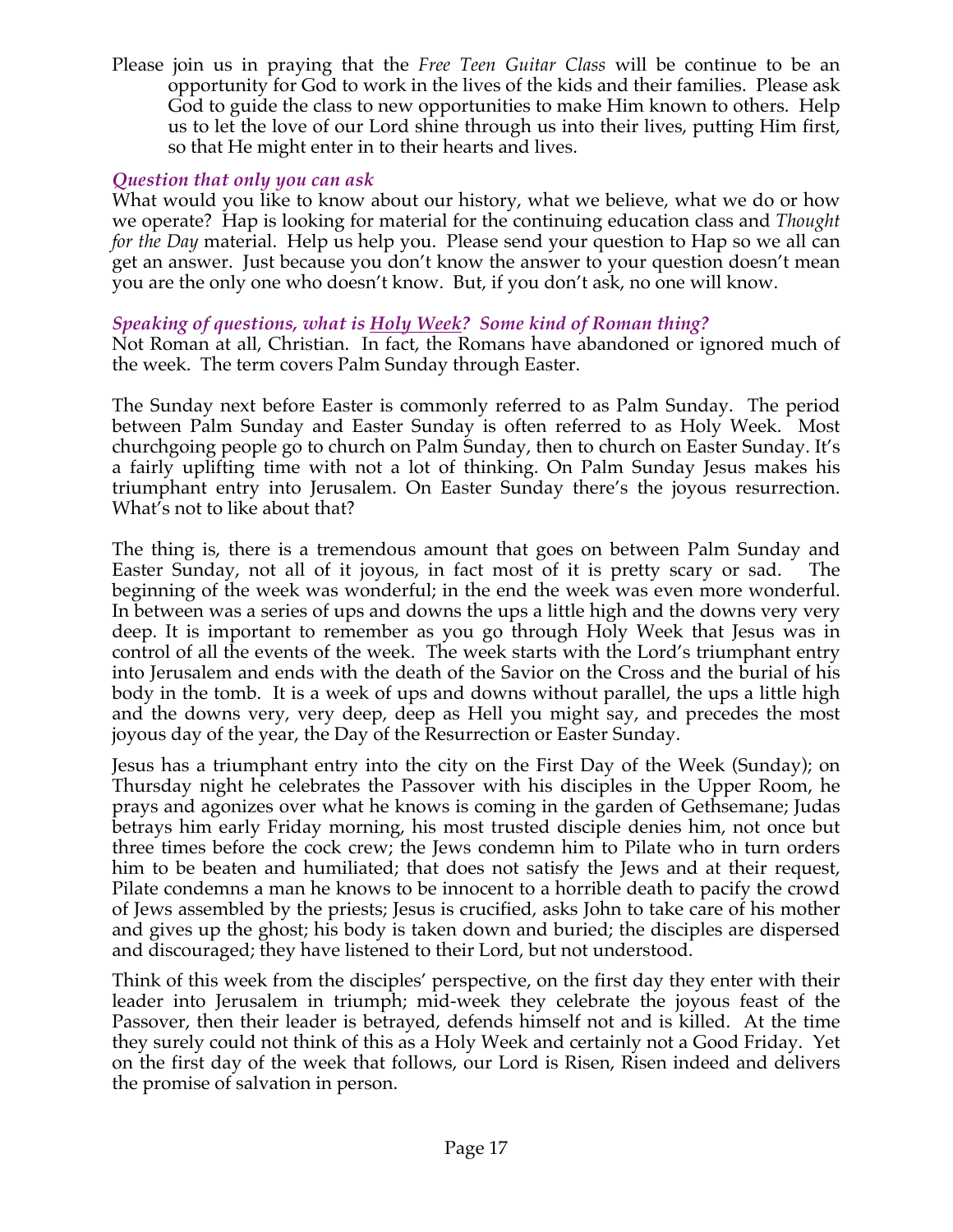It is important to remember as you go through Holy Week that Jesus was in control of all the events of the week.

What a week!

#### *Palm Sunday*

The name Palm Sunday comes from the palm leaves, along with clothing and other honors strewn along Jesus' path as He came in to Jerusalem the first day of the week before His crucifixion. Of interest, only Jesus knew of the upcoming crucifixion, every one else, including Jews, Romans and the Christians, thought he was making a triumphant entrance in to



the city to take control of things and kick the Roman occupation force out. The moon was almost full, this was the year of the Messiah according to Daniel. Jesus chose the route into the city, through the King's Gate. The people saw Him coming and met him at the Mount of Olives. They expected Him to come in and proclaim His rule. And that He did, but not in the way the people were looking for. Those who thought of Him as Lord looked for a Kingdom of this World to be established. Sunday was a day of triumph and fulfilled the anticipation of the Jews of a day for which they had waited four centuries. The Messiah had finally come, at the time predicted by scripture. They were certain that He would free them from the burdensome and cruel yoke of Roman rule. The Jews would finally be on top of the power pyramid. They would rule the world under Him! Yet, that was not to be. The day in the temple! Holy Cow! Here their savior was throwing people out of the temple, not throwing the Romans out of Jerusalem. They were sad to learn He came not to rule this world, for that time was not yet come; He came to give them the key to eternal salvation. He came to take them from this veil of tears to a state of perfect freedom. They wanted someone to throw the Romans out and all God sent them was the key to eternal life. What a disappointment!

## *Monday*

On Monday, Jesus preached in the Temple and further distanced Himself from the people's vision and demonstrated God's vision. He went in to the temple and through out the vendors selling "sacrificial" birds and animals at exorbitant cost, as well as the moneychangers, changing Roman money for Temple money dishonestly. Far from announcing Himself head of the temple, He announced they had made His Father's house a den of thieves. Rather than working within the Jewish establishment, He over turned it!

## *Tuesday*

Jesus and the Pharisees dispute in the Temple. He left for the garden of Gethsemane on the Mount of Olives. There he delivers the "Mount of Olives Discourse". Judas agrees to betray him to the Jewish priests for 30 pieces of silver.

## *Wednesday*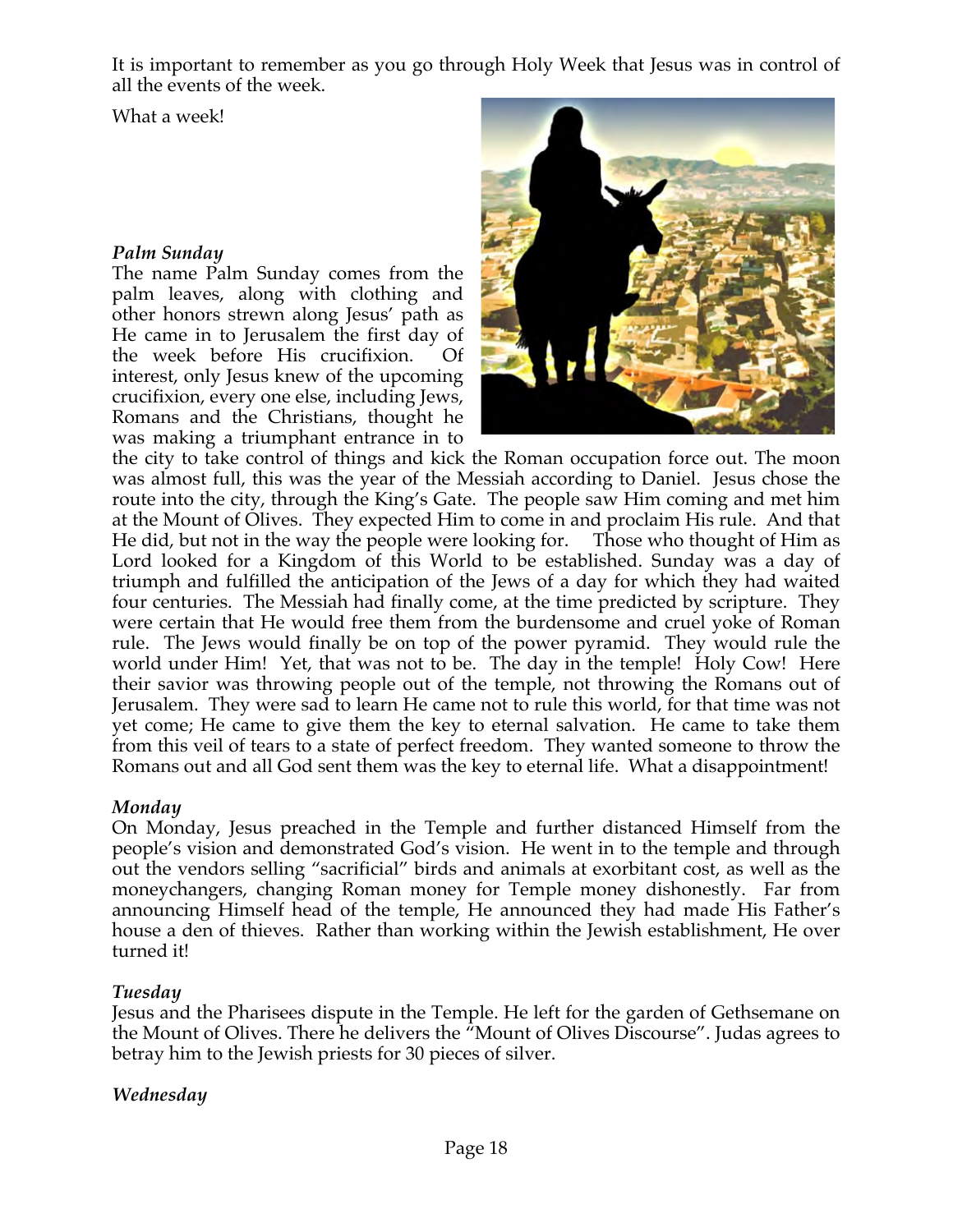The Sanhedrin was gathered together and decided to kill Jesus, even before Pesach if possible. In the meantime, Jesus was in Bethany, in the house of Simon the leper. Here he was anointed on his head by Mary, the sister of Martha and Lazarus, with very expensive ointment of spikenard. Some of the disciples, particularly Judas, keeper of the purse, were indignant about this; the oil could have been sold to support the poor. Jesus reminded them of the importance of first things first and the futility of giving, rather than helping, when He said in Matthew 26.11 "For ye have the poor always with you; but me ye have not always." Judas went to the Sanhedrin and offered them his support in exchange for silver. From this moment on Judas was looking for an opportunity to betray Jesus. Judas spied on Jesus in the garden of Gethsemane where he came on his plan.

## *Maundy Thursday*

At the Passover Feast, Jesus and his disciples share the "Last Supper" and He washes their feet. Jesus blesses his bread and wine as his flesh and blood and shares it with his disciples, the institution of the Sacrament of Holy Communion. He informs them that one of them will betray him. They go back to the garden of Gethsemane.



## *Good Friday*

In the early hours before sunup, Jesus is betrayed by the "Judas Kiss" and arrested. At sunrise, he is disowned by Peter thrice before the cock croweth. When brought before Caiaphas, the Jewish High Priest, and his Council, he is condemned. He says that he will rise from death after three days.

They hand him over to the Roman authority, Pontius Pilate, who sends him to Herod (Antipas, the son of Herod the Great). Then Pilate asks the crowd who he is to pardon: a murderer, or Jesus? The crowd chooses Barabas and Jesus is sentenced to death.

Jesus is brought to Calvary, where on the "third hour" (9 am) he is crucified. He is mocked as he hangs between the Bad Thief and the Good Thief, whom he blesses. On the "sixth hour" (noon), darkness covers the land. Jesus cries out "My God, My God, hast Thou forsaken Me? "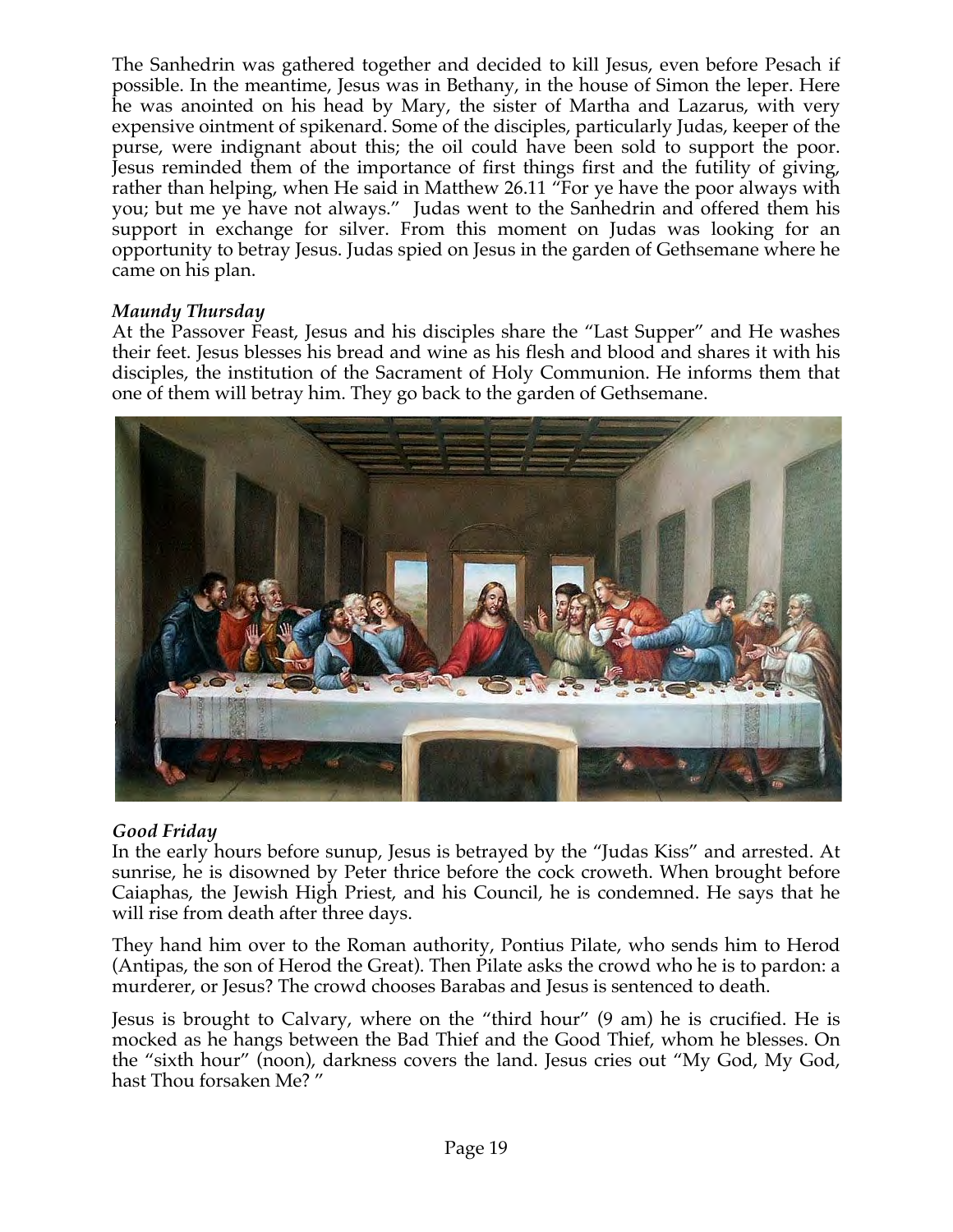After drinking wine, he commits his spirit to his Father and dies. Matthew reports an earthquake that destroys the Temple. Many understand now that Jesus was the Son of God. His body is taken down and anointed. He is buried in a cave. This is the first day of death.

## *Holy Saturday*

The Jewish Council remembers his vow to return and has the tomb guarded and sealed with a heavy stone. His followers stay in the "Easter Vigil". Second day of death.

## *Easter Sunday*

On the third day of death, Mary Magdalene and the other Mary find the tomb empty, but for an angel who tells them Jesus is already resurrected and is on His way to Galilee. On their way to tell the others, Jesus appears to them. Death is conquered, the Promise delivered. Our lives from this day forward are eternal!

## *Think about the Week that was!*

The reason Jesus came to Jerusalem at the Passover was to take the place of the yearly sacrifice by one perfect sacrifice, one time, for all time and for all mankind. His was the blood marking our door that the destroyer might pass over. The week started on a triumphant note and ended up trying to do between there were windows into the future, glimpses of the past, moments of despair, moments of terror, moments of confusion; but in the end joy and the ultimate triumph.

## *Thou, Thee or Me - Archaic or just Proper English?*

At the risk of repeating things you all may already know, I should like to share a little of



what I say to folks who are not familiar with the pronoun forms ¨thou, thee, ye and you¨.

First of all, these forms are not ¨Old English¨. They are Modern English. Old English is technically Anglo-Saxon, which sounds a lot like German, is highly inflected, and which in turn developed into Middle English, the language spoken by Chaucer and his contemporaries and which contains a good deal of French. Middle English also sounds strange to our ears but it in turn developed into Modern English, which is already what we call the language spoken by Shakespeare and Cranmer in the  $16<sup>th</sup>$  century.

¨Thou and thee¨ do come to us from Old English or Anglo-Saxon, but they are the modern form of that derivation. For example, here is the first line of the

Lord´s Prayer in Anglo-Saxon ... Fæder ure þu þe eart on heofonum ... the word ¨þu¨ or ¨thu¨ being just an early form of the word ¨thou¨ ... The phrase literally is ... Father our thou that art in heaven ...

¨Thou¨ is simply the nominative singular form of the second person personal pronoun ¨you¨ ... That is ... it is the form used to say ¨you¨ when the ¨you¨ is the subject of the sentence. The form "thee" is simply the accusative singular of the same pronoun. That is, it is the form used when the ¨you¨ is the object of a verb or a preposition. The same pattern holds with ¨ye¨ and ¨you¨. The ¨ye¨ is the nominative plural form and the ¨you¨ the accusative plural form.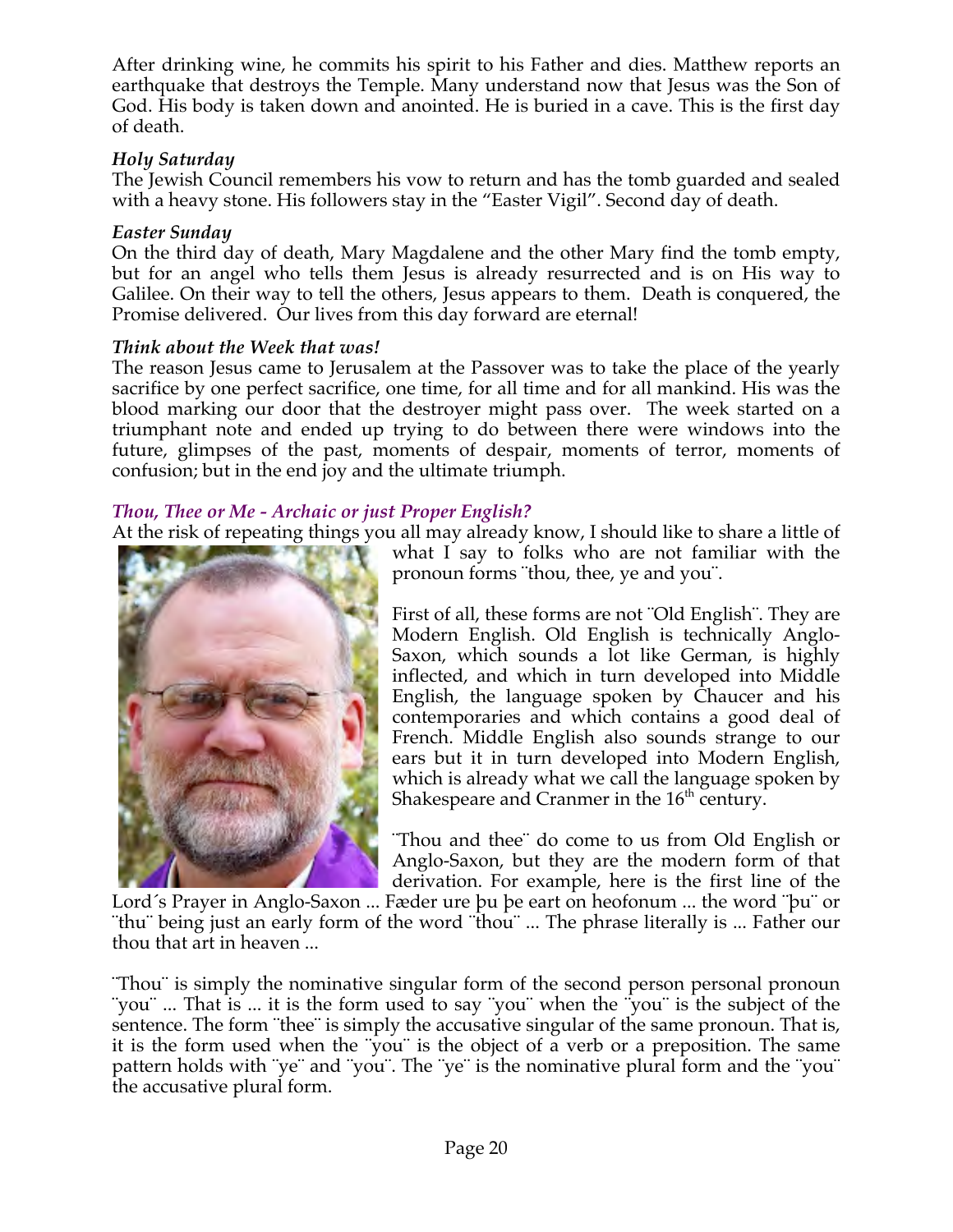Thus, we would say ... ¨thou art good¨ ... but ¨I love thee¨. Or, ¨ye are good¨ ... but ¨I love you¨.

The distinction is easily seen in this prayer from the BCP ... ¨Ye that do truly and earnestly repent you of your sins¨ ... where ¨ye¨ is nominative and ¨you¨ accusative ... ¨ye¨ the subject of the sentence... and ¨you¨ the object of the verb repent ... which is in this case a reflexive verb.

The preservation of these distinctions in the Authorized Version and in our BCP is quite useful. It preserves distinctions inherent in the original languages of the Bible and which are important to our understanding of God´s Word. Likewise, these sorts of distinctions are used in many other modern languages and are easily learned by the smallest child. As well, we still retain similar forms even in Modern English, the distinctions between ¨I¨ and ¨me¨ or ¨he¨ and ¨him¨, for example, which are just distinctions between nominative and accusative forms.

In addition, the use of "thou" and "thee" is really to be more personal and informal and direct than to use ¨you¨ as we do exclusively in the present day version of Modern English as used here in North America. I recall reading letters written by Henry VIII to Anne Boleyn ... he refers to her as ¨thou.¨ When she replies to him, there is no use of ¨thou¨ but rather ¨ye¨ and ¨you.¨ In the same way in Spanish people often refer to a respected elder as ¨vosotros¨ ... which is the plural of ¨tu¨ or ¨you¨. The idea is that the respected person should not be refered to in a way that is too informal or familiar. The plural form shows respect. Interestingly in Spanish, the informal ¨tu¨ is always used to refer to God.

So, in Modern English, ¨thou¨ and ¨thee¨, besides being more accurate, are actually more personal, informal, and intimate than the one general, boring, over-used pronoun that we are accustomed to use. Thus, ¨Thou shall not steal¨ has a very personal and direct application. Or, when we refer to God as ¨Thou¨ ... we are referring as children to our loving heavenly Father, not some distant and impersonally divine ¨you¨.

Thus, praying that some of this might be useful, and thanking you all for your patience, I bid you most heartily well to fare ...

In Christ, + Garth Garth R. Neel, Missionary Bishop Anglican Orthodox Church Kendal, Saskatchewan, Canada

## *I'd like to get a different point across or announce something*

If you have a different point of view, I would be happy to give you room to get your point across. While this publication is my perspective on events, I recognize not everyone may agree and that some people would like to express their own opinion. If you want to write something, please forward your item to Hap (with a note as to whether or not you would like editing help) to: hap@faithfulcenturion.org.